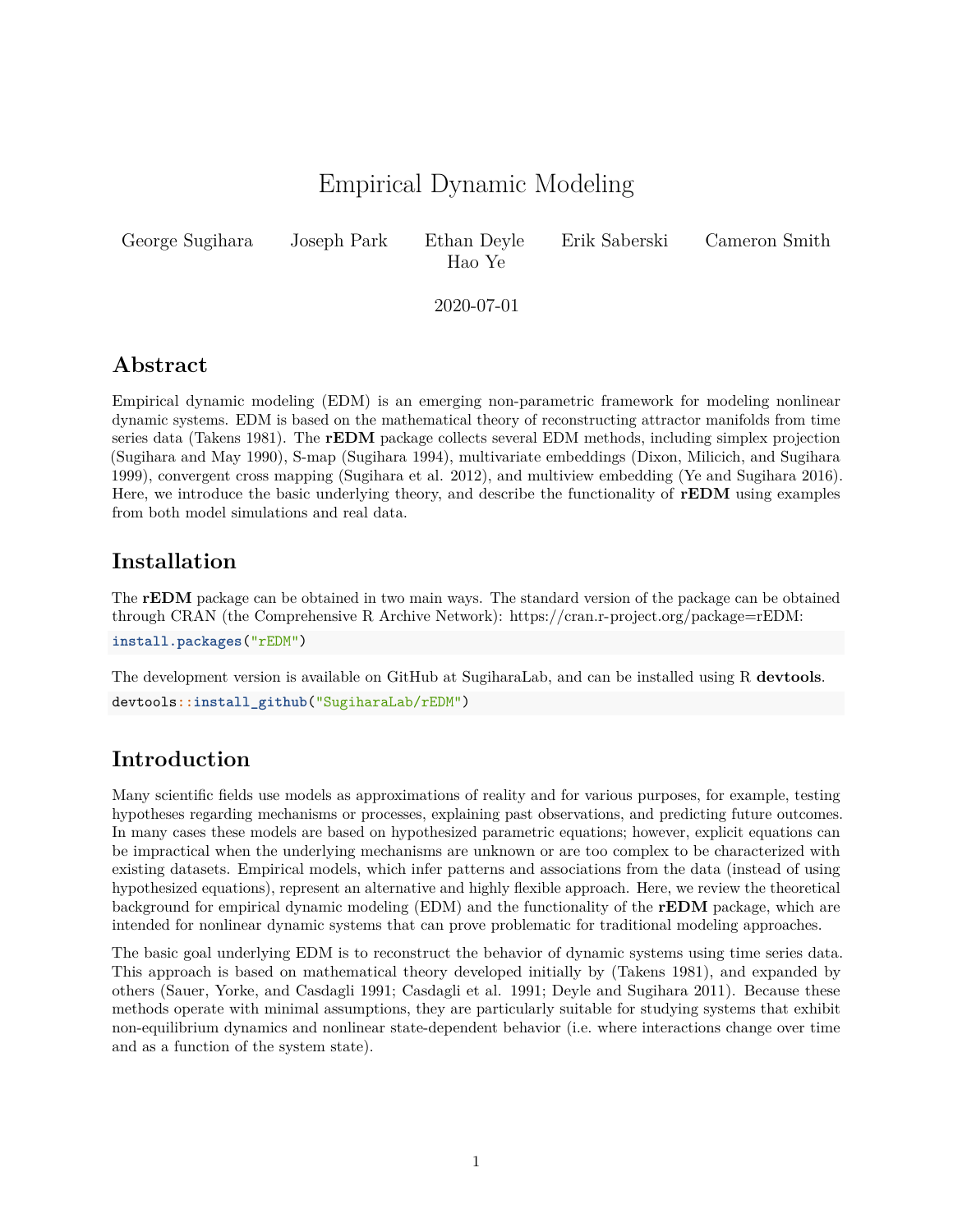## **Empirical Dynamic Modeling**

## **Time Series as Observations of a Dynamic System**

The essential concept is that time series can be viewed as projections of the behavior of a dynamic system. First, the system state can be described as a point in a high-dimensional space. The axes of this space can be thought of as fundamental state variables; in an ecosystem, these variables might correspond to population abundances, resources, or environmental conditions. Second, the system state changes through time following a set of deterministic rules. In other words, the behavior of the system is not completely stochastic.

Consequently, it is possible to project the system state onto one of the coordinate axes and obtain the value of the corresponding state variable. Sequential projections over time will thus produce a time series for that variable. For example, in figure 1 the states of the canonical Lorenz Attractor (Lorenz 1963) are projected onto the *x*-axis, creating a time series of variable *x*.



Figure 1: Time Series Projection from the Lorenz Attractor.

Although different time series observed from a system can represent independent state variables, in general, each time series is an *observation function* of the system state that may convolve several different state variables.

### **Attractor Reconstruction / Takens' Theorem**

The goal of EDM is to reconstruct the system dynamics from time series data. As seen above, a time series can be thought of as sequential projections of the motion on an attractor; in other words, information about the behavior is encoded in the temporal ordering of the time series. Takens' Theorem (Takens 1981) states that mathematically valid and property preserving reconstructions of the attractor can be created using lags of a single time series, then substituting those lagged time series for unknown or unobserved variables. In other words, instead of representing the system state using a complete set of state variables, we can instead use an E-dimensional lagged-coordinate embedding:

$$
\vec{x}_t = \langle x_t, x_{t-\tau}, \dots, x_{t-(E-1)\tau} \rangle
$$

If sufficient lags are used, the reconstruction preserves essential mathematical properties of the original system: reconstructed states will map one-to-one to actual system states, and nearby points in the reconstruction will correspond to similar system states. Figure 2 shows a reconstruction of the Lorenz attractor where the reconstructed system state is comprised of 3 lags of variable *x*. Here, the visual similarity between the reconstruction and the original Lorenz Attractor is quite clear.

As a consequence of the fact that dynamical properties of the original system can be recovered from a single time series, there are multiple applications. For example, empirical models can be used for forecasting (Sugihara and May 1990), to understand nonlinear behavior (Sugihara 1994), or to uncover mechanism (Dixon, Milicich, and Sugihara 1999). Moreover, recent work describes how EDM can be used to identify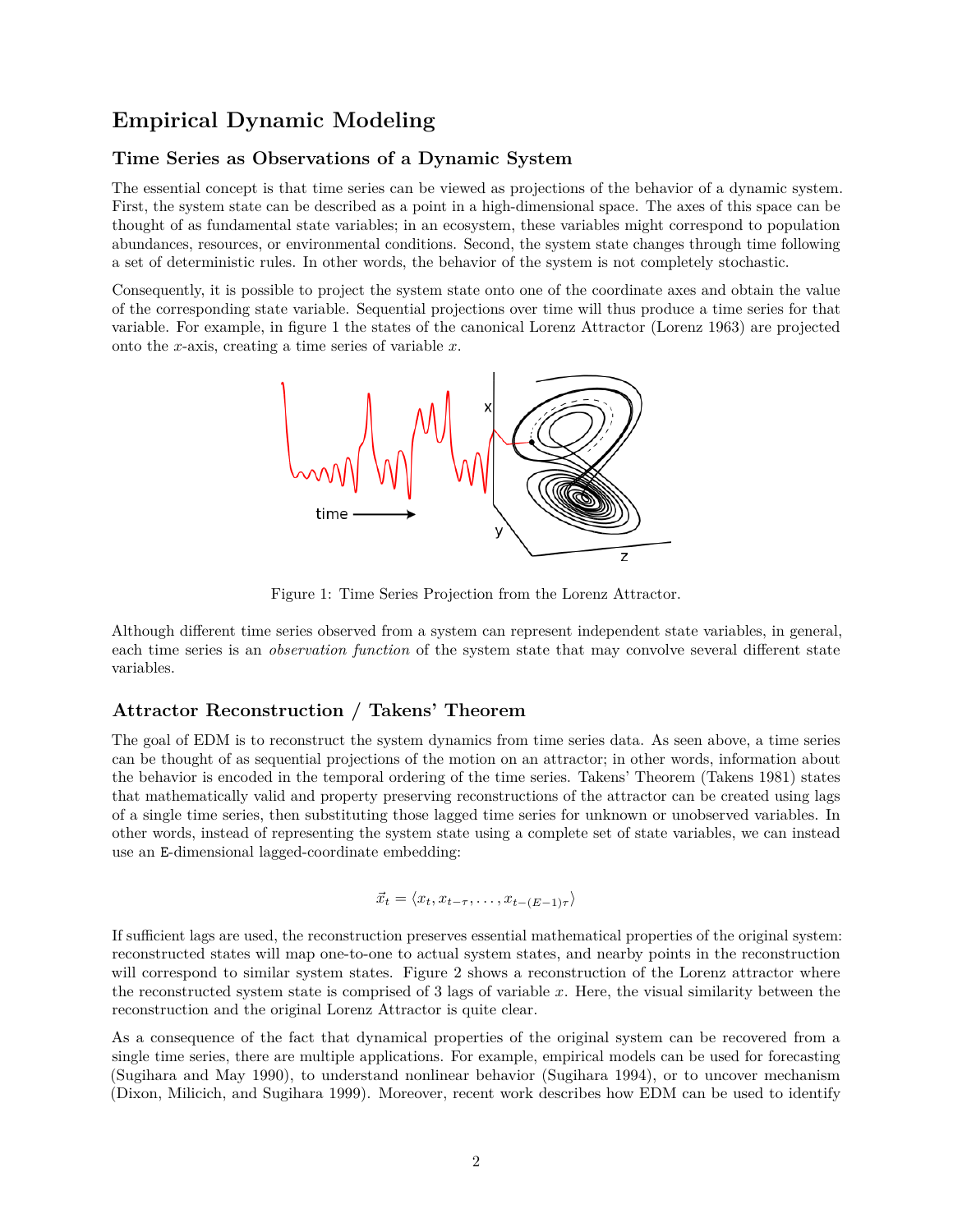

Figure 2: Attractor Reconstruction from 3 Lagged Coordinates

causal interactions, by testing whether two time series are observed from the same system (Sugihara et al. 2012). In the next section, we demonstrate how **rEDM** can be used to accomplish these various tasks.

## **Demonstration of EDM**

### **Nearest Neighbor Forecasting using Simplex Projection**

As mentioned previously, the reconstruction will map one-to-one to the original attractor manifold if enough lags are used (i.e. if the reconstruction has a sufficiently large embedding dimension). If the embedding dimension is too small, then reconstructed states can overlap and appear to be the same even though they actually correspond to different states. These "singularities" will result in poor forecast performance because the system behavior cannot be uniquely determined in the reconstruction. As a consequence, we can use prediction skill as an indicator for identifying the optimal embedding dimension. In the following example we demonstrate the Simplex() projection nearest neighbor forecasting method (Sugihara and May 1990), and its' extension EmbedDimension() that automates evaluation of an optimal embedding dimension.

#### **Example**

In this example, time series come from a simulation of the tent map that exhibits chaotic behavior. The tent map is a discrete-time dynamic system, where a sequence,  $x_t$ , on the interval  $[0, 1]$  is iterated according to:

$$
x_{t+1} = \begin{cases} 2x_t & x_t < \frac{1}{2} \\ 2(1 - x_t) & x_t \ge \frac{1}{2} \end{cases}
$$

In **rEDM**, a sample time series of first-differenced values can be found in dataset TentMap.

We begin by loading the **rEDM** package and examining the TentMap data:

**library**(rEDM) **str**(TentMap)

## 'data.frame': 999 obs. of 2 variables: ## \$ Time : int 1 2 3 4 5 6 7 8 9 10 ... ## \$ TentMap: num -0.0992 -0.6013 0.7998 -0.7944 0.798 ...

We can see that the data consists of a data.frame with two columns: Time and TentMap. All rEDM input data files or data.frames are assumed to have a time vector in the first column. Data files are expected to be in .csv format with the first line a header of column names, data.frames are also expected to have column names.

The Simplex function has 5 required parameters: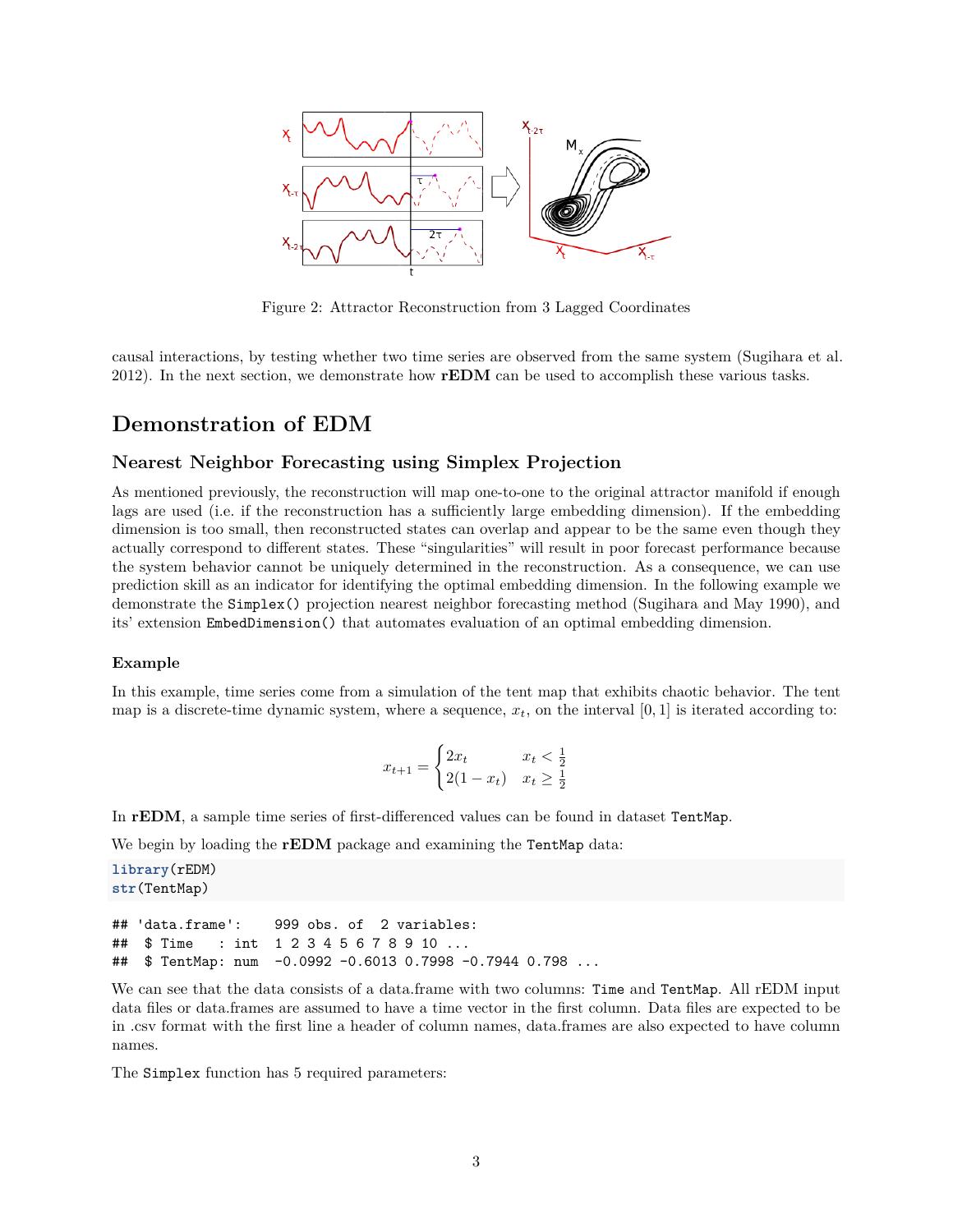| 1.  | columns | TentMap   | name of $\text{column}(s)$ of embedding library |
|-----|---------|-----------|-------------------------------------------------|
| 2.  | target  | TentMap   | name of column for prediction                   |
| 3.  | lib     | "1 100"   | start stop indices of embedding library         |
| 4.  | pred    | "201 500" | start stop indices of predictions               |
| .5. | E.      | З         | embedding dimension                             |

columns specifies the timeseries vector(s) that form the library, target is the column on which predictions will be made. Lib defines row indices of the "training" portion of data, pred corresponds to row indices of the "test" portion, and E defines the embedding dimension.

*Note that if any overlap in the lib and pred is found, it will enable leave-one-out cross-validation. If verbose = TRUE, a warning message will be raised.*

In this univariate case, we specify the "TentMap" column of the data frame for both columns and target, and select the first 100 points (indices 1 to 100) in the time series to constitute the "library set", and a separate 300 point span (indices 201 to 500) as the "prediction set".

Default parameters of knn (k-nearest neighbors) and Tp (time-to-prediction) are assumed. The default knn = 0 sets the number of nearest neighbors to  $E + 1$ , and default Tp is 1 timestep (observation row). With these parameters we demonstrate the Simplex() function:

```
simplex_out <- Simplex(dataFrame = TentMap, lib = "1 100", pred = "201 500", columns = "TentMap",
    target = "TentMap", E = 3)simplex_out[c(1:2, 300:301), ]
```

| ##   |            |         |          | Time Observations Predictions Pred Variance |
|------|------------|---------|----------|---------------------------------------------|
| ## 1 | 201        | 0.94    | NaN      | NaN                                         |
| ## 2 | 202        | 0.11    | 0.077    | 0.00015                                     |
|      | ## 300 500 | $-1.09$ | $-1.084$ | 0.06366                                     |
|      | ## 301 501 | NaN     | 0.873    | 0.00255                                     |

Note that the returned data.frame has 1 NaN as the first Predictions point since  $Tp = 1$ , and, the last Observations will likewise be NaN with the time vector adjusted to accommodate Tp rows beyond the data as needed.

Computation of Pearson correlation, MAE and RMSE errors between the forecast Observations and Predictions can be performed with the ComputeError() function.

```
ComputeError(simplex_out$Observations, simplex_out$Predictions)
```
## \$MAE ## [1] 0.14 ## ## \$rho ## [1] 0.94 ## ## \$RMSE ## [1] 0.24

### **Optimal embedding dimension**

As noted earlier, identification of the optimal embedding dimension to best "unfold" the dynamics can be assessed with simplex prediction skill. **rEDM** provides the EmbedDimension() function to automate this task. EmbedDimension() parallelises function calls to Simplex(), which automatically sets values of E from 1 to maxE=10. Continuing with the previous example, we invoke EmbedDimension():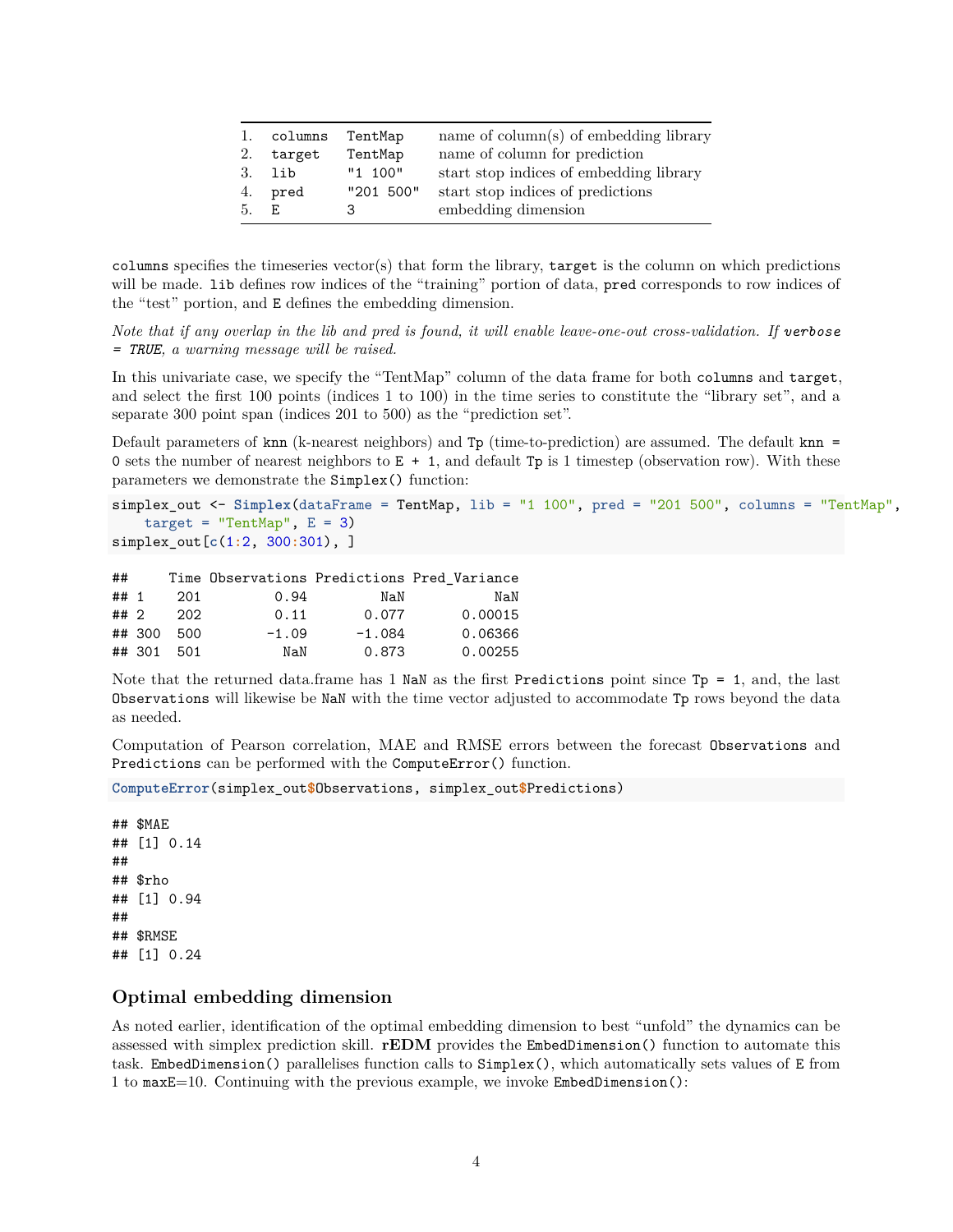rho\_E <- **EmbedDimension**(dataFrame = TentMap, lib = "1 100", pred = "201 500", columns = "TentMap", target = "TentMap")



Figure 3: TentMap data prediction skill vs. embedding dimension.

The output is a data.frame with columns E and rho detailing the embedding dimension and Pearson correlation coefficient between the simplex projected forecast at Tp = 1 timesteps ahead, and the observed data over the pred indices. Here, we observe that forecast skill peaks at  $E = 2$ , indicating that the dynamics of our data are unfolded best in 2 dimensions. *Note that this optimal value does not have to correspond to the dimensionality of the original system.* The forecast skill will be affected by factors such as observational noise, process error, and time series length, and so it is more useful to think of the embedding dimension as a practical measure that is dependent on properties of the data.

### **Prediction Decay**

An important property of many natural systems is that nearby trajectories eventually diverge over time (i.e. "deterministic chaos" – the "butterfly effect"). In essence, this means that while short-term prediction is often possible, information about the predictive state of the system is diluted over time, hindering long-term forecasting. We can demonstrate this effect by examining how prediction skill changes as we increase the Tp argument, the "time to prediction", defining the number of time steps into the future at which forecasts are made. **rEDM** provides the PredictInterval() function to automate this task.

#### **Example**

Using the same data with the PredictInterval() function, we supply the embedding dimension parameter with the value determined previously  $(E = 2)$ :

rho\_Tp <- **PredictInterval**(dataFrame = TentMap, lib = "1 100", pred = "201 500", target = "TentMap", columns = "TentMap",  $E = 2$ )

As above, the returned object is a data.frame with forecast skill rho and time to prediction Tp. As expected (because the parameters chosen for the tent map fall in the region for chaotic behavior), the decline in forecast skill (rho  $\rightarrow$  0) as the forecast interval Tp increases, indicates that the system may be chaotic.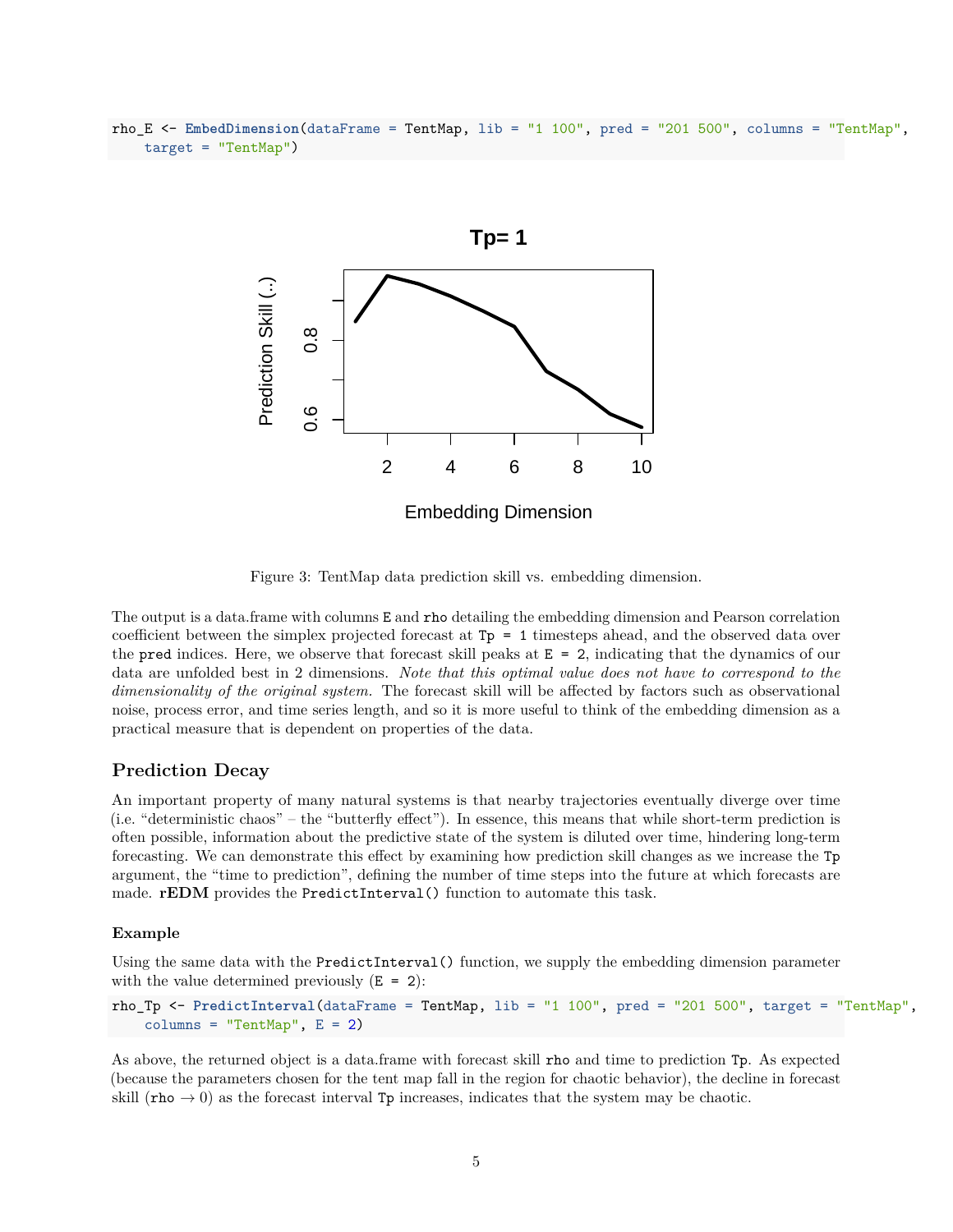

Figure 4: Tent map first differences simplex prediction skill as a function of forecast interval.

### **Identifying Nonlinearity**

One concern is that time series may show predictability even if they are purely stochastic, they behave similarly to autocorrelated red noise. Fortunately, we can distinguish between red noise and nonlinear deterministic behavior by using S-maps as described in (Sugihara 1994).

In contrast to the nearest-neighbor interpolation of simplex projection, the S-map forecasting method (Sugihara 1994) fits local linear maps to describe the dynamics. In addition to the standard set of parameters for a lagged-coordinate reconstruction as in simplex, S-maps contain a nonlinear localisation parameter, *θ*, that determines the degree to which points are weighted when fitting the local linear map. For example, when  $\theta = 0$ , all points are equally weighted, such that the local linear map is identical for different points in the reconstructed state-space. As such, the S-map will be identical to a global linear map (i.e. an autoregressive model). When values of  $\theta$  are greater than 0, nearby points in the state space receive larger weight, and the local linear map can vary in state-space to accommodate nonlinear behavior.

Consequently, if the time series are sampled from autoregressive red noise, then the linear model ( $\theta = 0$ ) should produce better forecasts, because the global linear map (which will, in effect, be fitted to more data points) will reduce the effects of observation error compared to local linear maps. In contrast, if forecast skill increases for  $\theta > 0$ , then the results are suggestive of nonlinear dynamics wherein better forecasts are achieved when the local linear map can change depending on the location in state-space: it is a better description of state-dependent behavior.

#### **Example**

The PredictNonlinear() function provides an evaluation of S-map forecast skill as a function of the localisation parameter theta. If unspecified, theta values will range from 0.01 to 9.

Typically, when using S-map to test for nonlinear behavior, we want to use all available points in the reconstruction of the local linear map, not just knn nearest neighbors as in simplex projection. With all points available, S-map uses the theta parameter to control the weighting assigned to individual points, thereby localising the dynamics to capture nonlinear behavior. When  $kmn = 0$ , the default,  $\text{SMap}()$  will use all available points.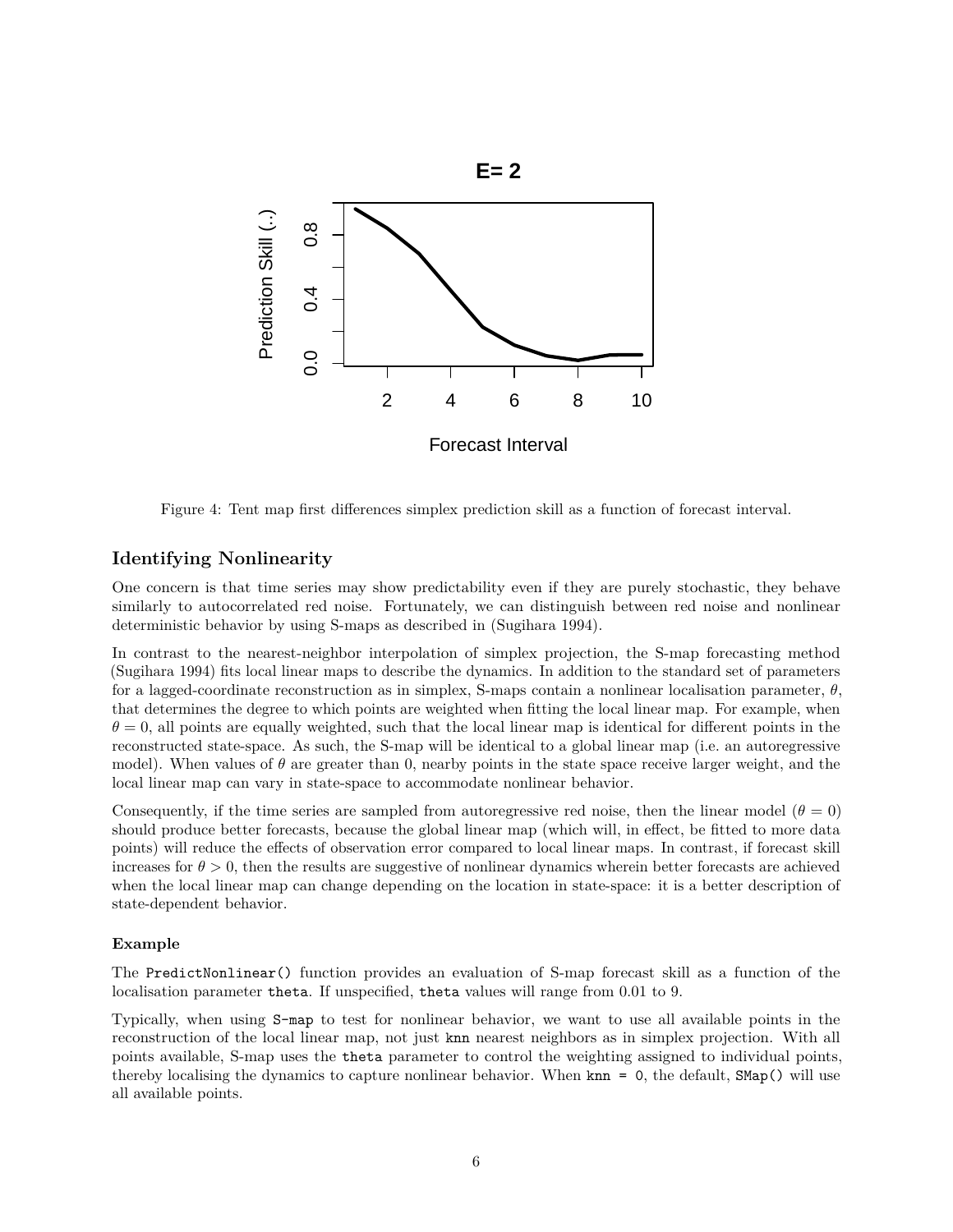Here we use an embedding dimension of  $E = 2$  and the same parameters as in the previous examples, however, we specify the "TentMapNoise" data that adds Gaussian noise to the TentMap data as one would normally encounter with noisy observational data.

```
rho_theta <- PredictNonlinear(dataFrame = TentMapNoise, lib = "1 100", pred = "201 500",
    target = "TentMap", columns = "TentMap", E = 2)
```


Figure 5: Tent map first differences S-map prediction skill as a function of S-map localisation parameter.

The result is a data.frame with columns Theta and rho. Here, we see that forecast skill substantially improves as theta increases, indicating the presence of nonlinear dynamics. We also observe a degradation in forecast skill at high values of theta as the local linear map overfits to insufficient nearest neighbors.

### **Simplex() and SMap() functions**

The functions EmbedDimension(), PredictInterval() and PredictNonlinear() are multithreaded wrapper functions for the Simplex() and SMap() algorithms. EmbedDimension() and PredictInterval() parallelise calls to Simplex() to evaluate forecast skill as a function of embedding dimension and prediction interval respectively. PredictNonlinear() parallelises calls to SMap() to assess predictive skill as a function of the nearest neighbor localisation parameter. However, one can equivalently call the underlying Simplex() and SMap() functions directly.

#### **Simplex()**

For example, evaluation of the simplex prediction at an optimal embedding dimension of  $E = 2$  can be performed as:

```
tentMapPredict <- Simplex(dataFrame = TentMap, lib = "1 100", pred = "201 500", target = "TentMap",
    columns = "TentMap", E = 2)
```
**ComputeError**(tentMapPredict**\$**Observations, tentMapPredict**\$**Predictions)**\$**rho

## [1] 0.96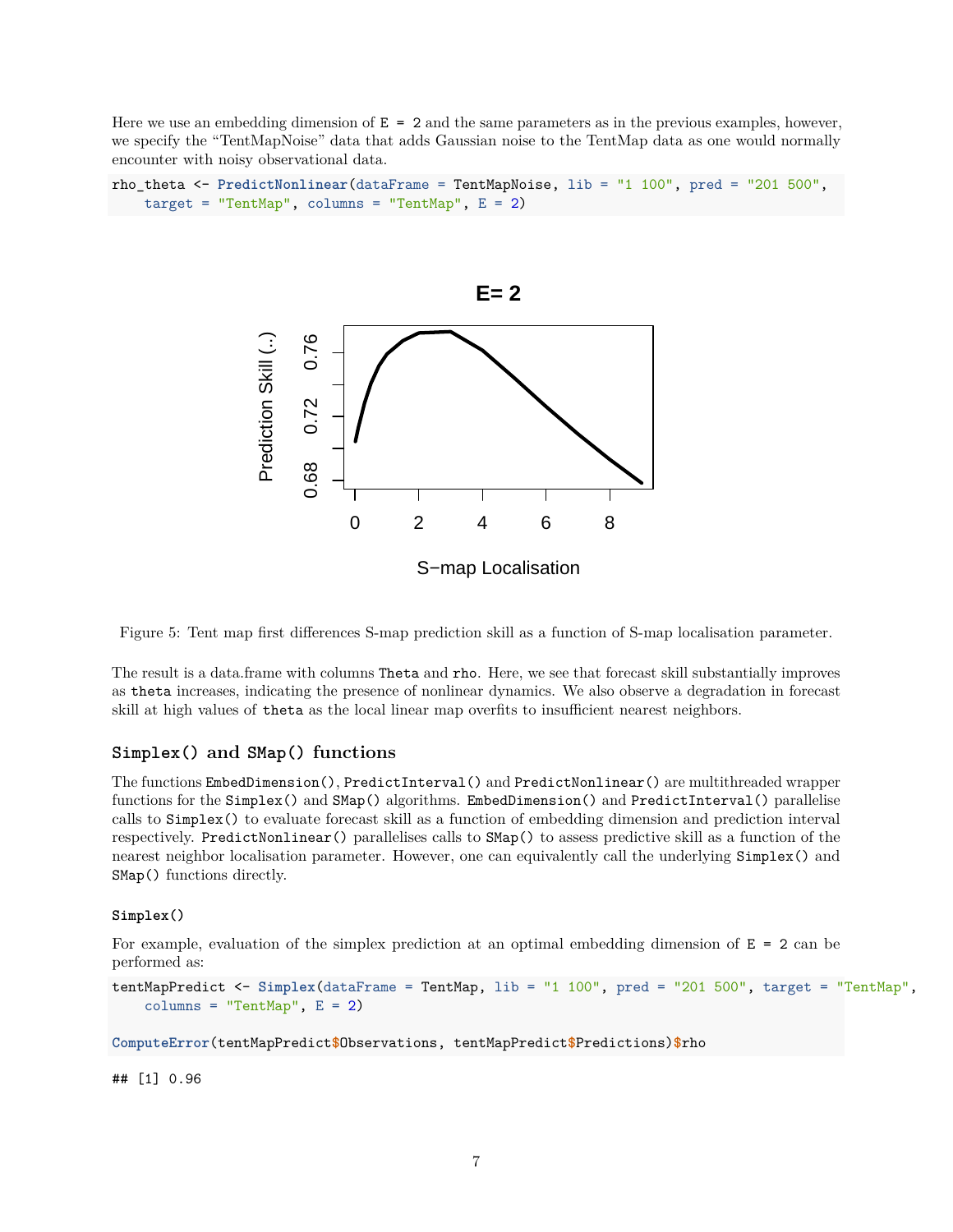**SMap()**

An individual S-map evaluation corresponding to the optimal PredictNonlinear() result from above is:

smap = **SMap**(dataFrame = TentMapNoise, lib = "1 100", pred = "201 500", target = "TentMap", columns = "TentMap",  $E = 2$ , theta = 3)

SMap() returns a named list with predictions and coefficients data.frames, with NaN inserted appropriately where no predictions or observations are available.

```
head(cbind(smap$predictions, smap$coefficients), 2)
```

```
## Time Observations Predictions Pred_Variance Time C0 C1 C2
## 1 201 0.99 NaN NaN 201 NaN NaN NaN
## 2 202 0.16 -0.14 0.057 202 -1.1 -0.31 -1.1
tail(cbind(smap$predictions, smap$coefficients), 2)
```

| ## |            |        |       | Time Observations Predictions Pred Variance Time CO C1 |  | C <sub>2</sub>                |
|----|------------|--------|-------|--------------------------------------------------------|--|-------------------------------|
|    | ## 300 500 | $-1.3$ | -0.63 |                                                        |  | $0.23$ 500 -0.33 -0.78 -0.156 |
|    | ## 301 501 | NaN    | 0.92  |                                                        |  | $0.42$ 501 0.25 -0.52 -0.032  |

## **Generalized Takens Theorem**

A practical reality is that sampled observations of complex dynamics are usually composed of finite, noisy data. Additionally, the presence of stochastic, non-deterministic drivers means that "multivariate" reconstructions can often be a better description than "univariate" reconstructions. This means that in addition to creating an attractor from lags of one time series, it can be advantageous to combine different time series to create the phase-space embedding, provided they are all observed from the same system (Sauer, Yorke, and Casdagli 1991; Deyle and Sugihara 2011).

In **rEDM**, the Simplex() and SMap() functions allow multivariate reconstructions from any set of observation vectors. A multivariate reconstruction is defined by specifying which columns to use as coordinates in the columns argument, and which column is to be forecast in the target argument. By default, **rEDM** will create Takens time-delay embeddings from univariate or multivariate data, however, this can be prevented by setting the embedded parameter TRUE. In this case, the input data are assumed to already constitute a valid multidimensional embedding, and no time-delay embedding is performed.

#### **Example**

We begin by examining an example dataset from a coupled 3-species model system.

```
head(block_3sp, 3)
```

```
## time x_t x_t-1 x_t-2 y_t y_t-1 y_t-2 z_t z_t-1 z_t-2
## 1 3 -1.92 1.24 -0.74 -0.11 1.49 -1.27 1.5 -0.48 -1.86
## 2 4 -0.96 -1.92 1.24 -1.11 -0.11 1.49 -1.5 1.54 -0.48
## 3 5 1.33 -0.96 -1.92 2.39 -1.11 -0.11 -1.1 -1.49 1.54
```
Here, block 3sp is a 10-column data.frame with 9 data columns. This data has already been time-delay embedded to dimension  $E = 3$  with a time delay of  $tau = -1$ . We use simplex forecasting based on a multivariate embedding of the three data vectors  $x_t x_t - 1$  z<sub>t</sub> with embedded = TRUE and E = 3:

```
smplx 3species = Simplex(dataFrame = block 3sp, lib = "1 100", pred = "101 190",
   E = 3, columns = "x_t x_t-1 z_t", target = "x_t", embedded = TRUE)
```
A plot of the predictions vs. observations can be examined with:

```
err = ComputeError(smplx_3species$Observations, smplx_3species$Predictions)
plot(smplx_3species$Observations, smplx_3species$Predictions, pch = 19, cex = 0.5,
```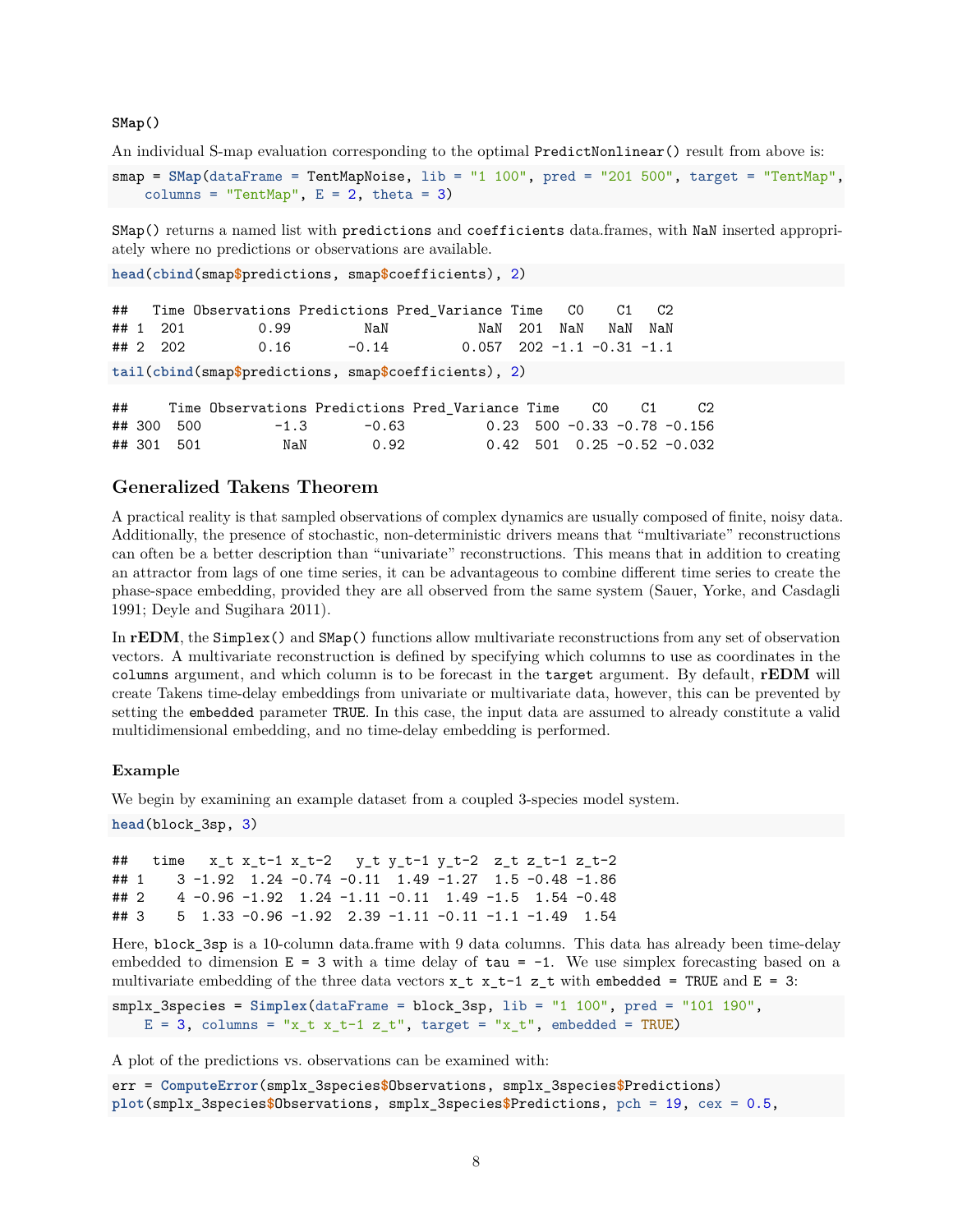```
xlab = "Observations", ylab = "Predictions", main = "3 Species x_t")
abline(a = 0, b = 1, lty = 2, col = "blue")text(-1, 1, paste(capture.output(cbind(err)), collapse = "\n"))
```


## **3 Species x\_t**

Figure 6: Scatter plot of simplex forecast of  $x_t$  vs. observations.

### **S-map Coefficients**

As described in (Deyle et al. 2016), S-map coefficients from the appropriate multivariate embedding can be interpreted as dynamic, time-varying interaction strengths. We demonstrate this with a chaotic timeseries described in (Lorenz 1996), defined for N variables  $k=1, \ldots N$ , as

$$
\frac{dx_k}{dt} = -X_{k-2}X_{k-1} + X_{k-1}X_{k+1} - X_k + F
$$

The Lorenz5D data.frame contains a  $N=5$  dimensional system with  $F=8$  from (Lorenz 1996). Here, we use  $SMap()$  to compute a 4-dimensional forecast at  $Tp=1$ :

```
smap_Lorenz <- SMap(dataFrame = Lorenz5D, lib = "1 500", pred = "601 900", E = 4,
    theta = 3, columns = "V1 V2 V3 V4", target = "V1", embedded = TRUE)
```
As noted earlier, SMap() returns a named list with two data frames, predictions and coefficients: **head**(**cbind**(smap\_Lorenz**\$**predictions, smap\_Lorenz**\$**coefficients[, 2**:**6]), 3)

|        |              |                      |       | ## Time Observations Predictions Pred Variance       CO       C1 |     |     | C2  | C3                                        |
|--------|--------------|----------------------|-------|------------------------------------------------------------------|-----|-----|-----|-------------------------------------------|
|        | ## 1 40.00   | 3.485                | NaN   | NaN                                                              | NaN | NaN | NaN | NaN                                       |
|        |              | $\#$ # 2 40.05 4.214 | 4.124 |                                                                  |     |     |     | $10.84 - 0.4829 0.9912 0.1314 - 0.011752$ |
|        | ## 3 40.10   | 4.849                | 4.745 |                                                                  |     |     |     | 15.12 -0.5553 0.9888 0.1533 -0.006123     |
| ##     |              | C4                   |       |                                                                  |     |     |     |                                           |
| ## $1$ | NaN          |                      |       |                                                                  |     |     |     |                                           |
|        | ## 2 0.04261 |                      |       |                                                                  |     |     |     |                                           |
|        | ## 3 0.02308 |                      |       |                                                                  |     |     |     |                                           |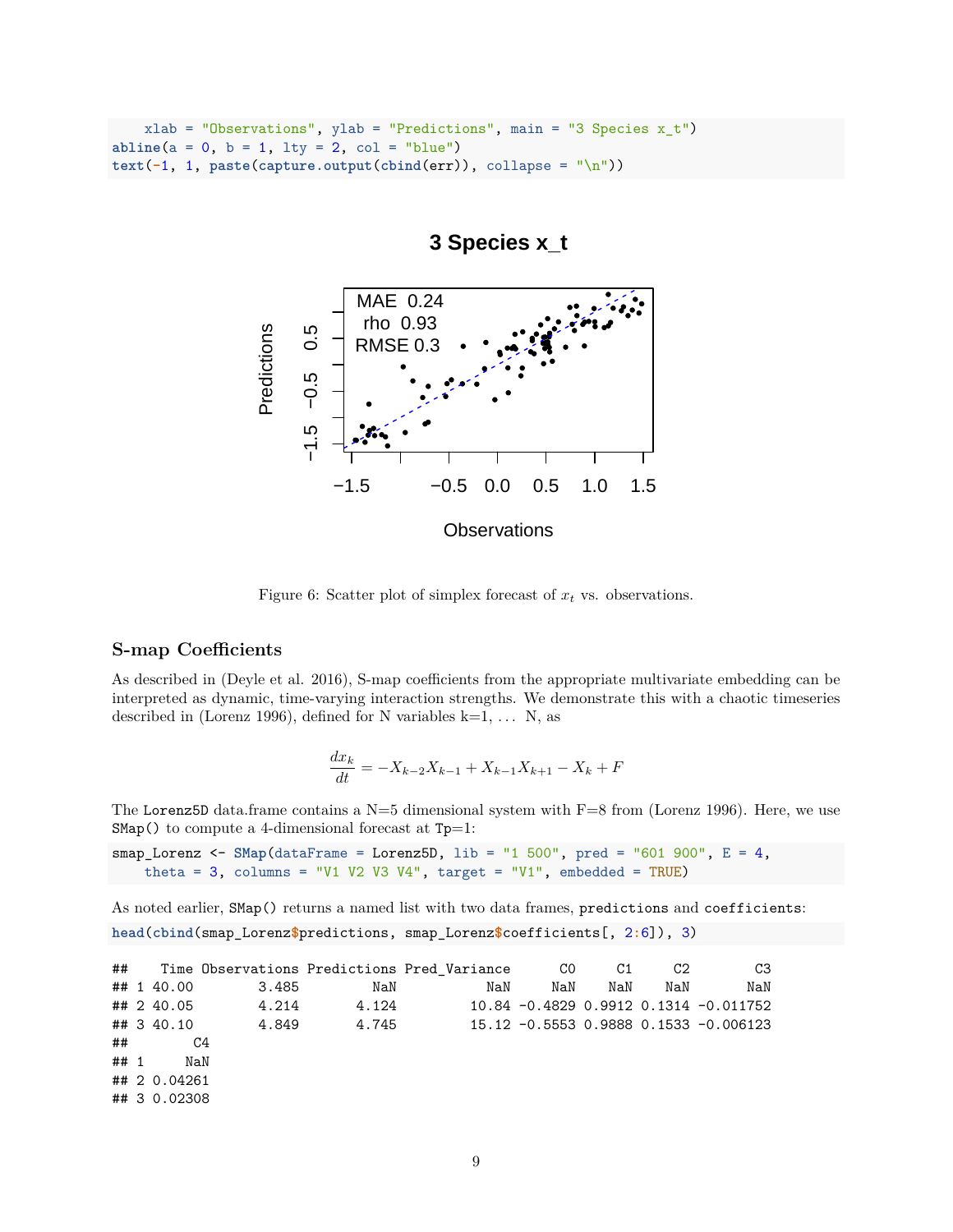Here, we plot the time series for the observed (blue) and predicted (red) values of V1 in the top panel; and the inferred interactions (S-map coefficients) for the influence of V4, V3 and V2 on future values of V1 in the lower panels.

```
predictions = smap_Lorenz$predictions
coefficients = smap_Lorenz$coefficients
Time = predictions$Time
plot(Time, predictions$Observations, type = "l", col = "blue", ylab = "V1", xlab = "",
    1wd = 2, cex.1ab = 1.3, cex.axis = 1.3)
lines(Time, predictions$Predictions, lwd = 2, col = "red")
legend("topright", legend = c("observed", "predicted"), fill = c("blue", "red"),
    bty = "n", cex = 1.3)
plot(Time, coefficients$C4, type = "l", col = "brown", ylab = "dV4/dV1", xlab = "",
    1wd = 2, cex.1ab = 1.3, cex.axis = 1.3plot(Time, coefficients$C3, type = "l", col = "darkgreen", ylab = "dV3/dV1", xlab = "",
    1wd = 2, cex.1ab = 1.3, cex.axis = 1.3)
plot(Time, coefficients$C2, type = "l", col = "blue", ylab = "dV2/dV1", xlab = "",
    1wd = 2, cex.1ab = 1.3, cex.axis = 1.3)
```


Figure 7: S-map prediction and coefficients of Lorenz'96 5-D system.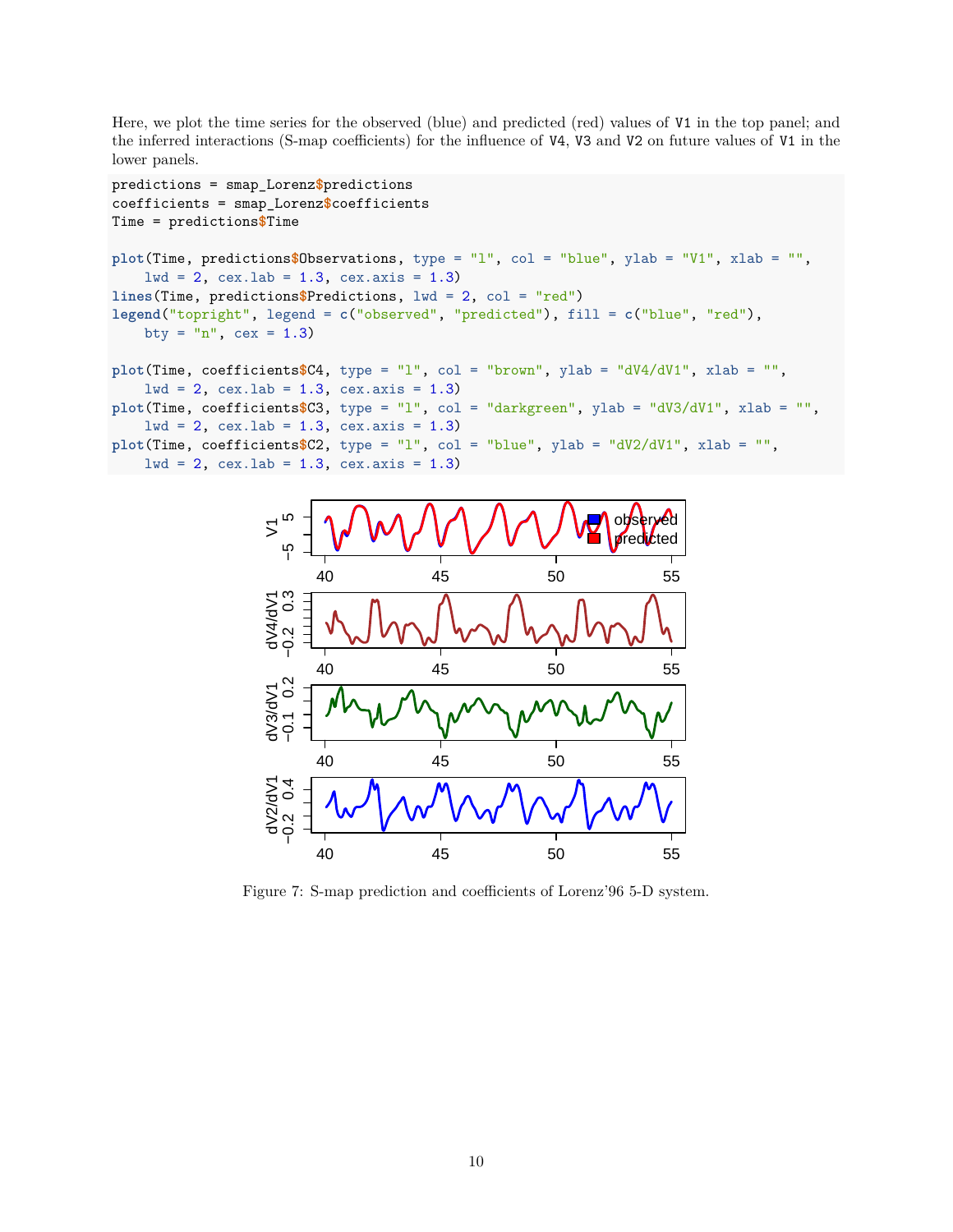## **Multiview Embedding**

The generality of Takens Theorem means that in situations with multivariate time series, there can often be many different, valid attractor reconstructions. As described in (Ye and Sugihara 2016), combining these different models can result in improved forecasts.

Here, we demonstrate this idea using the Multiview() function with the 3-species data used above. Multiview() operates by constructing all possible embeddings of dimension E with lag up to E-1. These embeddings are ranked by forecast skill (rho) over the lib portion of the data. The individual forecasts for the top multiview embeddings are then averaged together. If multiview is not specified it is set to sqrt $(C)$ where C is the number of E-dimensional combinations created from all data vectors.

```
Mview = Multiview(dataFrame = block_3sp, lib = "1 100", pred = "101 190", E = 3,
    columns = "x_t y_t z_t", target = "x_t")
```
Multiview() returns a named list with two data.frames: View, and Predictions. View lists the various combinations of data embedding vectors used for the forecasts along with their prediction statistics. Predictions returns the final averaged multiview projections.

Mview**\$**View[**which**(Mview**\$**View**\$**rho **>** 0.91), ]

## col\_1 col\_2 col\_3 name\_1 name\_2 name\_3 rho MAE RMSE ## 1 1 2 7 x\_t(t-0) x\_t(t-1) z\_t(t-0) 0.9319 0.2374 0.2983 ## 3 1 2 3 x\_t(t-0) x\_t(t-1) x\_t(t-2) 0.9387 0.2236 0.2830 ## 7 1 2 8 x\_t(t-0) x\_t(t-1) z\_t(t-1) 0.9204 0.2491 0.3214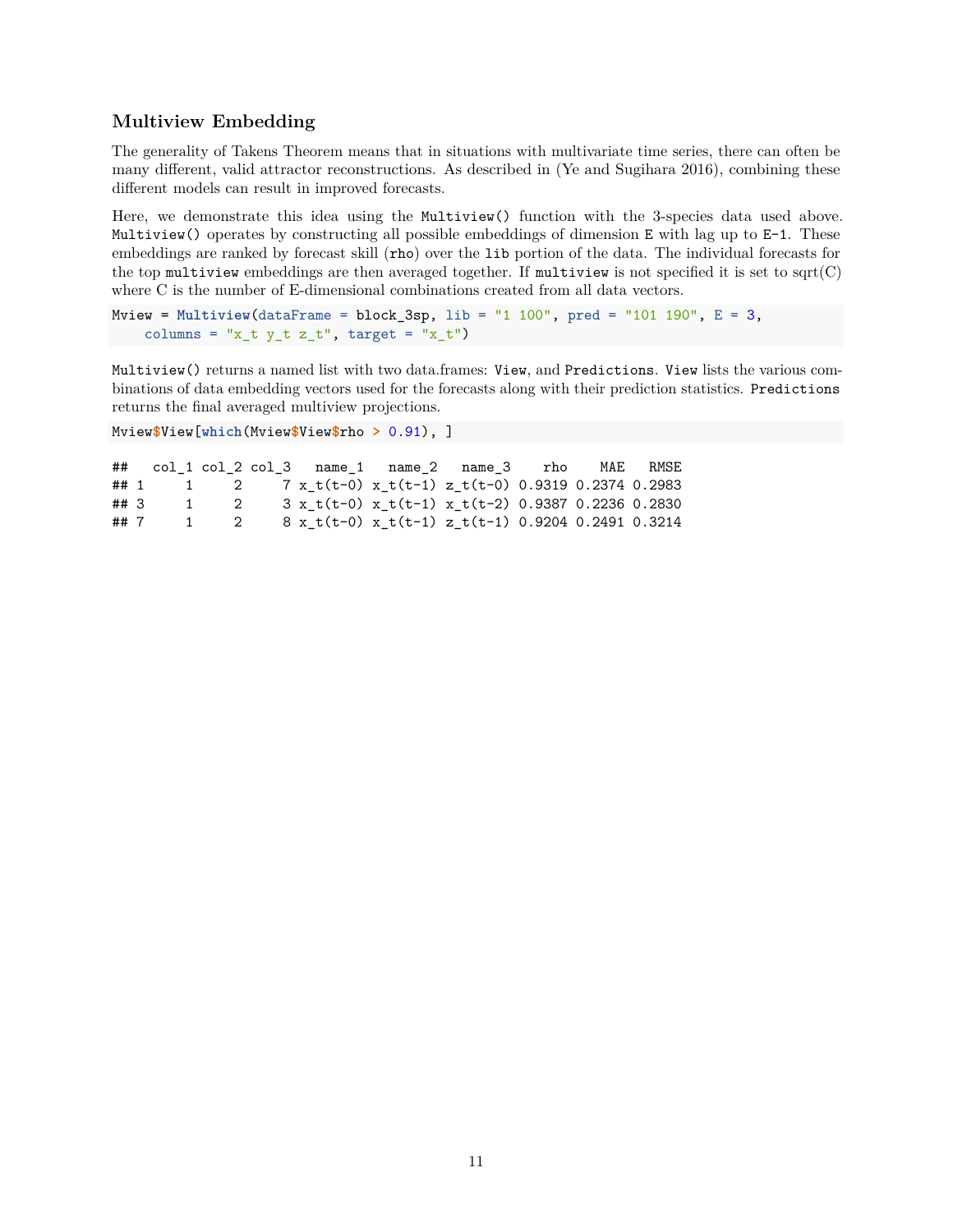## **Causality Inference and Cross Mapping**

One of the corollaries to the Generalized Takens Theorem is that it should be possible to cross predict or cross map between variables that are observed from the same system. Consider two variables, *x* and *y* that interact in a dynamic system. Then the univariate reconstructions based on *x* or *y* alone should uniquely identify the system state and and thus the corresponding value of the other variable.



Figure 8: Cross Mapping Between Reconstructions of the Lorenz Attractor

In the case of unidirectional causality, e.g. *x* causes *y*, the causal variable (*x*) leaves a signature on the affected variable (*y*). Consequently, the reconstructed states based on *y* can be used to cross predict the values of *x* (because the reconstruction based on *y* must be complete, it must include information about the value of *x*). Note that this cross prediction is in the *opposite* direction of the causal effect. At the same time, cross prediction from  $x$  to  $y$  will fail, because the time series of  $x$  behaves independently of  $y$ , so a univariate reconstruction using only lags of *x* is necessarily incomplete.

Although *x* has incomplete information for predicting *y*, it does affect the values of *y*, and therefore will likely to have nonzero predictive skill. However, this cross mapping will be limited to the statistical association between *x* and *y* and will generally not improve as longer time series are used for reconstruction. In contrast, the cross prediction of *x* from *y* will generally improve. This convergence is therefore a crucial property for inferring causality. For practical reasons, the sensitivity of detecting causality this way is improved if, instead of predicting the future value of another variable, we estimate the concurrent value of another variable. We refer to this modified method as cross mapping, because we are not "predicting" the future.

For a more detailed description of using cross mapping to infer causation, see (Sugihara et al. 2012).

## **Convergent Cross Mapping (CCM)**

In **rEDM**, convergent cross mapping is implemented as the CCM() function, which provides a wrapper to compute cross map skill for different subsamples of the data. In the following example, we reproduce the analysis from (Sugihara et al. 2012) to identify causality between anchovy landings in California and Newport Pier sea-surface temperature. For this example, a previously identified value of 3 for the embedding dimension will be used.

To quantify convergence, we compute the cross map skill over many random subsamples of the time series. The libSizes argument specifies the size of the library set, and sample specifies the number of subsamples generated at each library size. random and replacement specify how the subsamples will be generated. The default is random sampling without replacement.

```
cmap \leq CCM(dataFrame = sardine_anchovy_sst, E = 3, Tp = 0, columns = "anchovy",
    target = "np\_sst", libSizes = "10 70 5", sample = 100, showPlot = TRUE)
```
The output is a data.frame with statistics for each model run (in this case, 100 models at each library size) as a function of library size. Recalling that cross mapping indicates causal influence in the reverse direction (target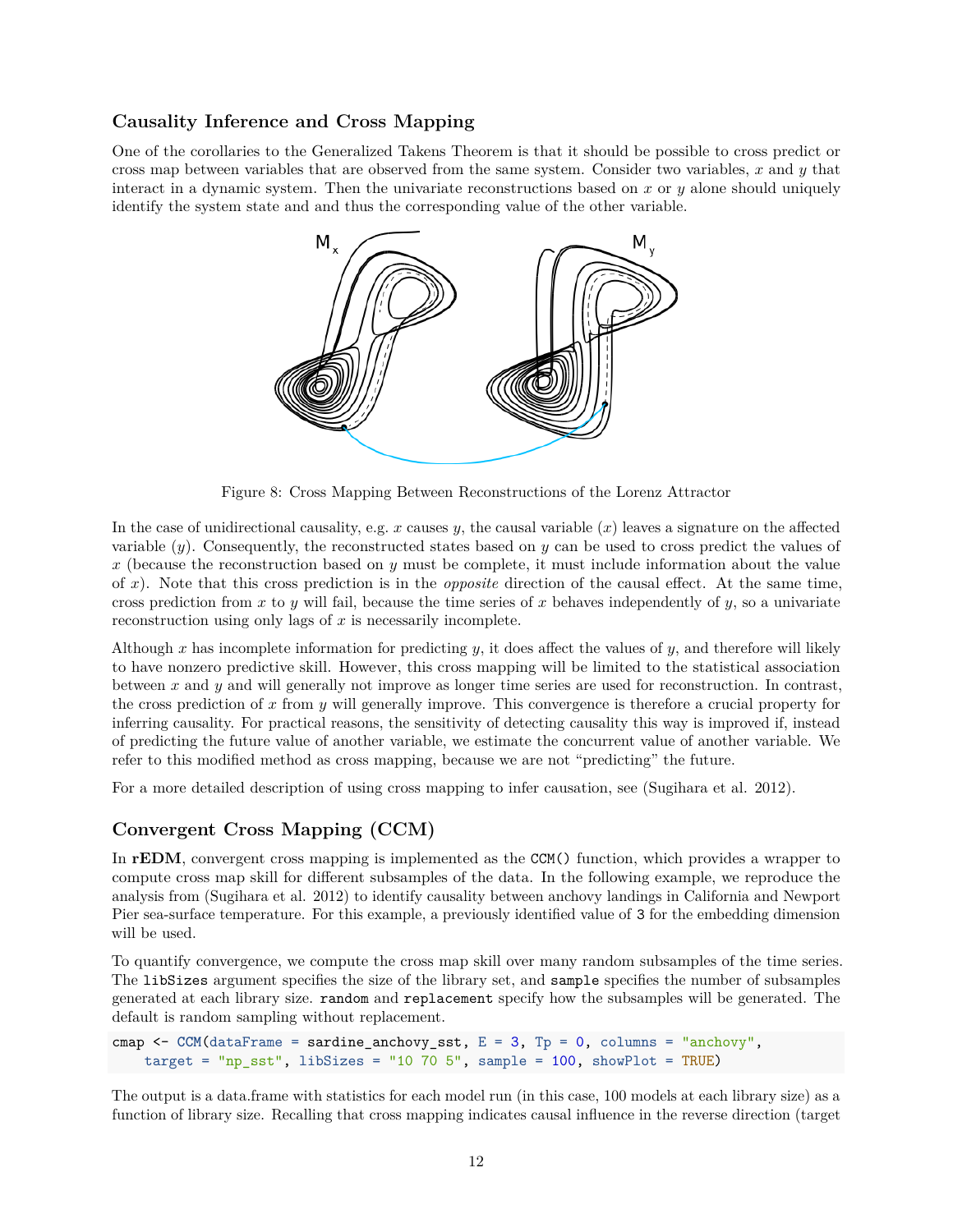

Figure 9: Convergent cross mapping of Newport sea surface temperature with anchovy landings.

to source), we see that the cross mapping anchovy:np\_sst converges at a positive value of  $\rho$ , indicating that Newport sea surface temperature influences anchovy landings. Because average cross map skill less than 0 means there is no prediction skill, (predictions should not be anticorrelated with observations), we infer from the np\_sst:anchovy cross mapping that anchovy landings do not effect sea surface temperatures.

## **Real Data Example**

## **Apple-Blossom Thrips**

In this example, we use EDM to re-examine the classic apple-blossom thrips (*Thrips imaginis*) time series from the Wait Institute in Australia (Davidson and Andrewartha 1948a, 1948b). Seasonal outbreaks of *Thrips imaginis* were observed to vary greatly in magnitude from year to year, but large outbreaks tended to coincide across large spatial domains. This lead to the hypothesis that regional-scale climatic factors were responsible for controlling the size of the seasonal outbreaks (what might now be called the Moran effect (Moran 1953)).

**head**(Thrips, 2)

|  |           |                | ## Year Month Thrips_imaginis maxT_degC Rain_mm Season |                      |  |
|--|-----------|----------------|--------------------------------------------------------|----------------------|--|
|  | ## 1 1932 | $\overline{4}$ | $4.5$ $19.2$ $140.1$ $-0.500$                          |                      |  |
|  |           | ## 2 1932 5    | 23.4                                                   | $19.1$ $53.7 -0.866$ |  |

The data column Thrips\_imaginis contains counts of *Thrips imaginis* obtained from the Global Population Dynamics Database (GPDD) (NERC Centre for Population Biology 2010). maxT\_degC is the mean maximum daily temperature ( $\degree$ C) taken over each month and Rain mm is the monthly rainfall (mm), both from the Waite Institute. The final column Season is a simple annual sinusoid that peaks in December (the Austral summer) to emulate an indicator of season.

First, we plot the data. Note that all the time-series variables, particularly the mean maximum daily temperature, show marked seasonality.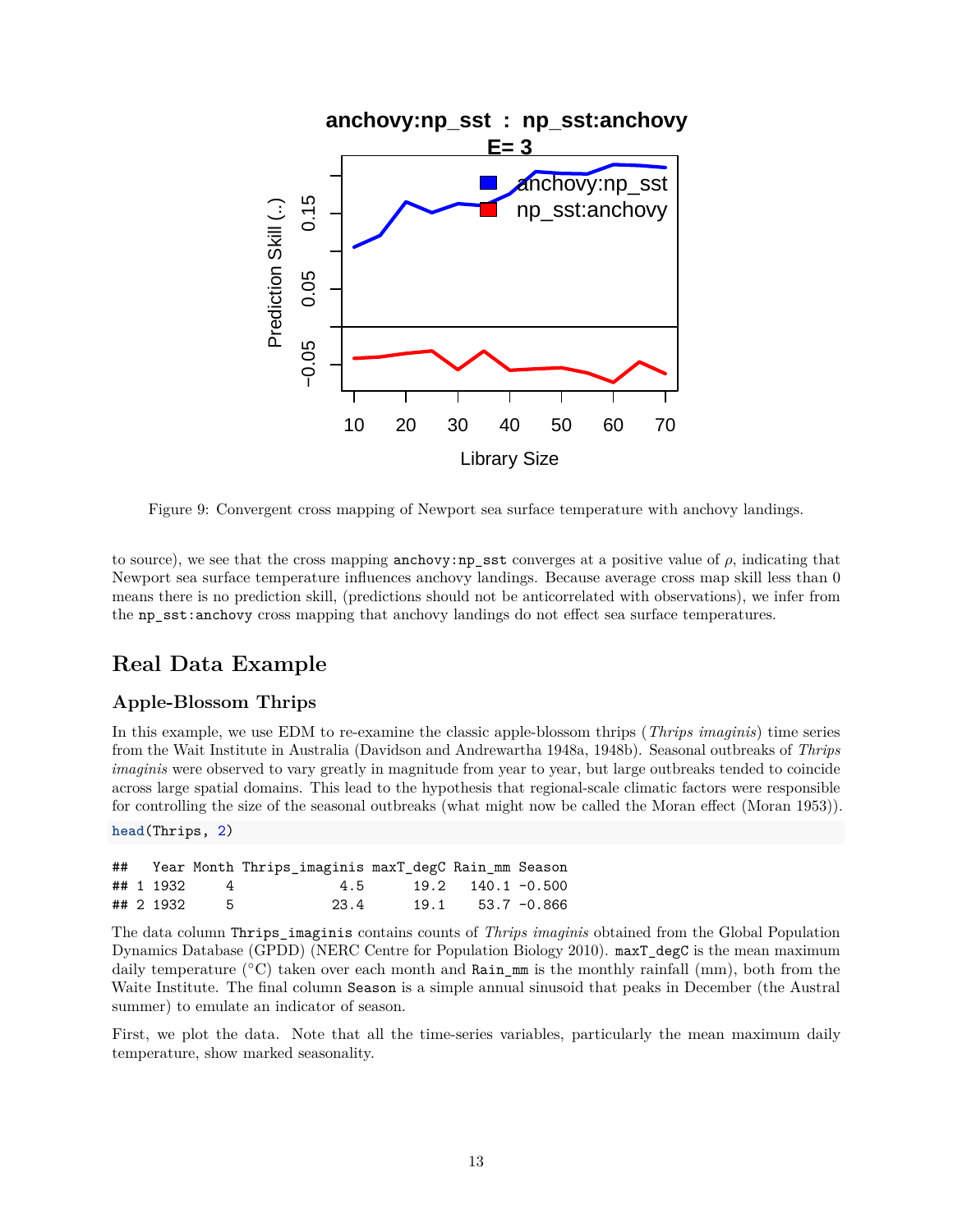

Figure 10: Thrips abundance and environmental variables.

#### **Univariate Analysis**

We first examine the dependence of simplex predictability on the embedding dimension.

```
rho_E <- EmbedDimension(dataFrame = Thrips, columns = "Thrips_imaginis", target = "Thrips_imaginis",
   lib = "1 72", pred = "1 72", showPlot = TRUE)
```
While there is an initial peak in the simplex prediction at  $E = 3$ , the global maximum is at  $E = 8$ . This suggests that both  $E = 3$  and  $E = 8$  are practical embedding dimensions, although  $E = 8$  is preferrable with a higher predictive skill.

To test for nonlinearity we use the S-map PredictNonlinear() function.

```
E = 8rho_theta_e3 = PredictNonlinear(dataFrame = Thrips, columns = "Thrips_imaginis",
    target = "Thrips_imaginis", lib = "1 73", pred = "1 73", E = E)
```
The S-map results demonstrate clear nonlinearity in the Thrips time series, as nonlinear models theta > 0 give substantially better predictions than the linear model theta = 0. This suggests that *Thrips*, despite the strong seasonal dynamics, do not simply track the environment passively, but have some intrinsic dynamics. To look more closely at the issue of seasonal drivers, however, we turn to convergent cross-mapping (CCM).

#### **Seasonal Drivers**

Recall that there is a two-part criterion for CCM to be a rigorous test of causality:

- 1. The cross map prediction skill is statistically significant when using the full time series as the library.
- 2. Cross map prediction demonstrates convergence, i.e. prediction skill increases as more of the time series is used for the library and the reconstructed attractor becomes more dense.

For an initial summary, we first compute the cross map skill (measured with Pearsons *ρ*) for each variable pair. Note that CCM() computes the cross map in both "directions".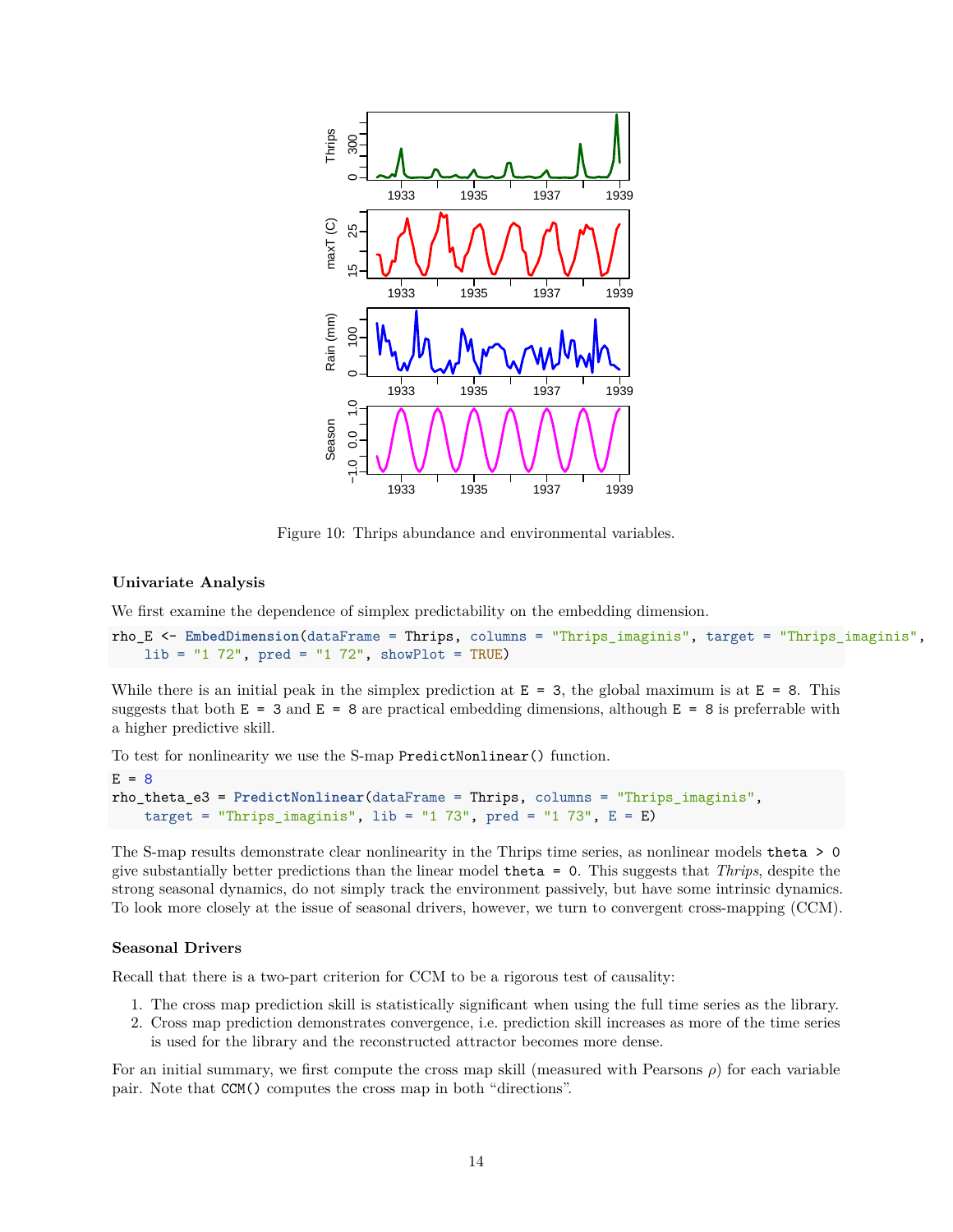

Figure 11: Simplex embedding dimension for Thrips abundance.

```
vars = colnames(Thrips[3:6])
var_pairs = combn(vars, 2) # Combinations of vars, 2 at a time
libSize = paste(NROW(Thrips) - E, NROW(Thrips) - E, 10, collapse = " ")
ccm_matrix = array(NA, dim = c(length(vars), length(vars)), dimnames = list(vars,
    vars))
for (i in 1:ncol(var_pairs)) {
    ccm_out = CCM(dataFrame = Thrips, columns = var_pairs[1, i], target = var_pairs[2,i], libSizes = libSize, Tp = 0, E = E, sample = 100)
    outVars = names(ccm_out)
    var_out = unlist(strsplit(outVars[2], ":"))
    ccm_matrix[var_out[2], var_out[1]] = ccm.out[1, 2]var_out = unlist(strsplit(outVars[3], ":"))
    ccm_matrix[var.out[2], var.out[1]] = ccm.out[1, 3]}
```
We note that commatrix rows are the second of the CCM() returned variables, while columns are the first variable. As outlined earlier, influences are quantified from the target to the columns variable so that here, rows are considered the 'target, influencing variable, and columns thecolumns' influenced variable.

For comparison we also compute the lagged cross-correlation, allowing lags of up to  $\pm 6$  months.

```
corr_matrix <- array(NA, dim = c(length(vars), length(vars)), dimnames = list(vars,
   vars))
for (ccm_from in vars) {
   for (ccm_to in vars[vars != ccm_from]) {
        ccf_out <- ccf(Thrips[, ccm_from], Thrips[, ccm_to], type = "correlation",
            lag.max = 6, plot = FALSE)$acf
        corr_matrix[ccm_from, ccm_to] <- max(abs(ccf_out))
```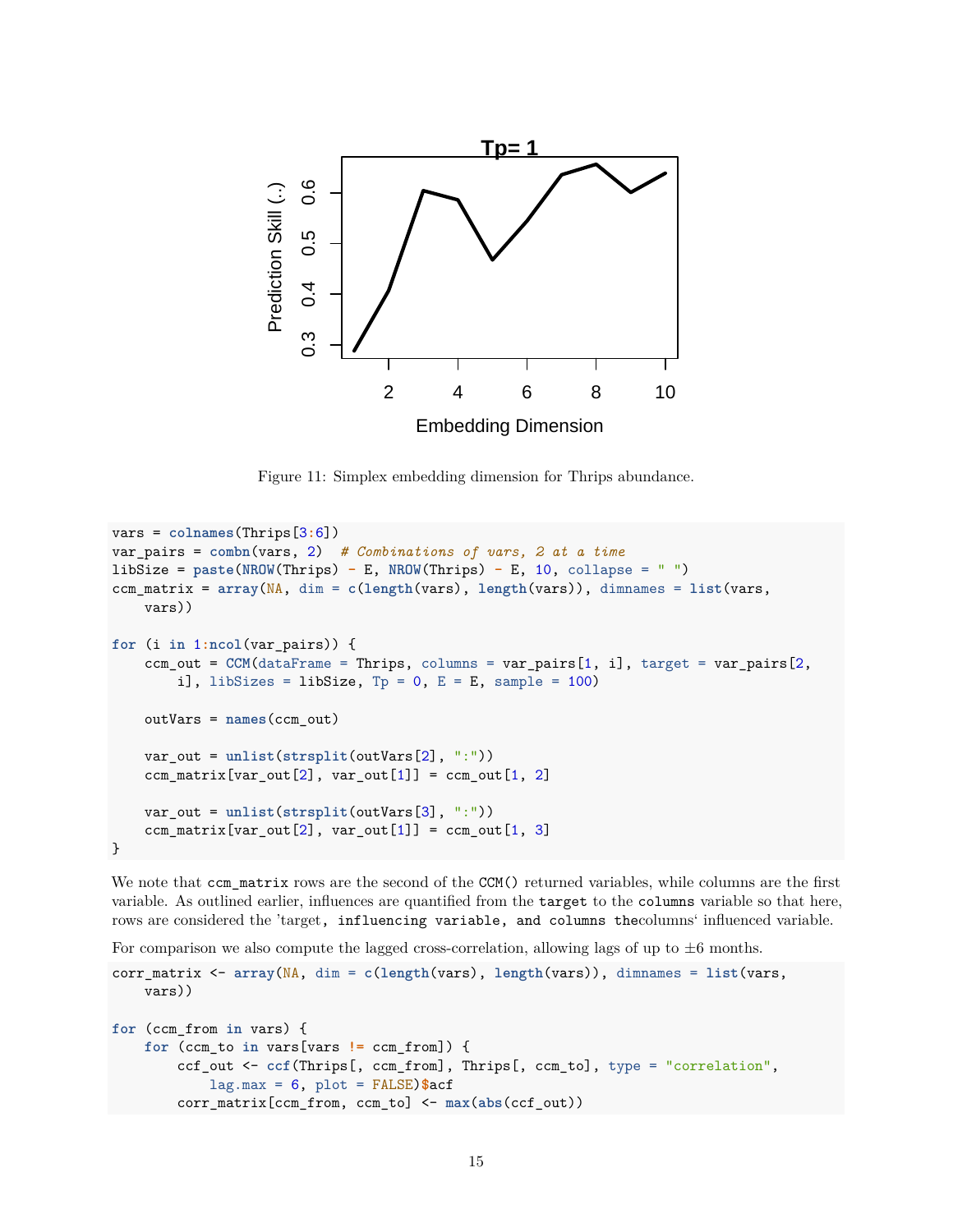

Figure 12: SMap localisation parameter for Thrips abundance.

}

We compare the two matrices.

ccm\_matrix

}

| ## |                    | Thrips_imaginis maxT_degC Rain_mm Season |                 |                      |           |
|----|--------------------|------------------------------------------|-----------------|----------------------|-----------|
|    | ## Thrips imaginis | NA                                       |                 | 0.6052 0.4279 0.5628 |           |
|    | ## maxT degC       | 0.9225                                   | NA              | 0.8212 0.9625        |           |
|    | ## Rain mm         |                                          | $0.5126$ 0.4635 |                      | NA 0.3936 |
|    | ## Season          | 0.9544                                   | 0.9919 0.7769   |                      | NA        |
|    | corr matrix        |                                          |                 |                      |           |
|    |                    |                                          |                 |                      |           |
| ## |                    | Thrips_imaginis maxT_degC Rain_mm Season |                 |                      |           |
|    | ## Thrips imaginis | NA                                       |                 | 0.4490 0.2668 0.4488 |           |
|    | ## maxT degC       | 0.4490                                   | NA              | 0.5949 0.9453        |           |
|    | ## Rain_mm         |                                          | $0.2668$ 0.5949 |                      | NA 0.5333 |

## Season 0.4488 0.9453 0.5333 NA

We can see that the cross map strengths are not symmetric. In general  $CCM(X1 : X2)$  !=  $CCM(X2 : X1)$ . We also notice that the cross map and correlation between temperature and the seasonal indicator are high, with the cross map results suggesting that the seasonal variable can almost perfectly recover the temperature,  $\rho = 0.9919$ . This makes interpretation more complicated, because we have to consider the possibility that cross mapping is simply identifying the shared seasonality between two time series. In other words, cross mapping between temperature and any variable with a seasonal cycle, might suggest an interaction even if there is no actual causal mechanism.

#### **Convergent Cross-Mapping**

With this in mind, we examine convergence in cross-map predictability, i.e. we compute rho as a function of library size L. The magnitude of the cross-correlation between *Thrips* and the cross mapped variable is shown as a black dashed line for comparison.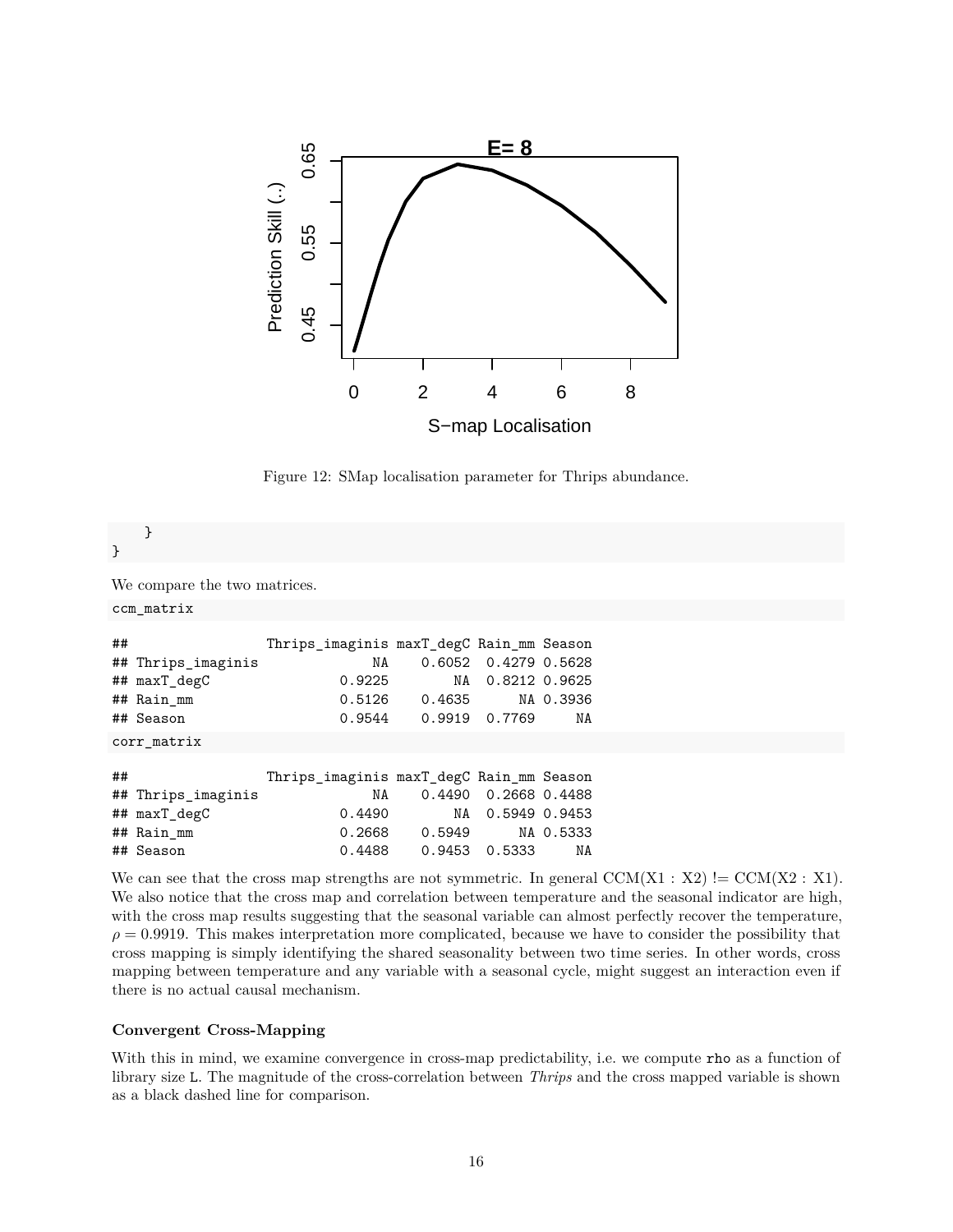```
thrips_xmap_maxT <- CCM(dataFrame = Thrips, E = E, Tp = 0, columns = "Thrips_imaginis",
    target = \text{maxT}\_\text{degC}", libSizes = "13 73 3", sample = 300, showPlot = TRUE)
abline(h = corr_matrix["Thrips_imaginis", "maxT_degC"], col = "black", lty = 2)
thrips_xmap_maxT <- CCM(dataFrame = Thrips, E = E, Tp = 0, columns = "Thrips\text{ imaging}",target = "Rain_mm", libSizes = "13 73 3", sample = 300, showPlot = TRUE)abline(h = corr_matrix["Thrips_imaginis", "Rain_mm"], col = "black", lty = 2)
thrips_xmap_maxT <- CCM(dataFrame = Thrips, E = E, Tp = 0, columns = "Thrips_imaginis",
    target = "Season", libSizes = "13 73 3", sample = 300, showPlot = TRUE)
abline(h = corr_matrix["Thrips_imaginis", "Season"], col = "black", lty = 2)
```




Figure 13: Thrips cross mapped to climatic variables. Vertical axis is cross map prediction skill (rho).

The results show evidence of convergence for *Thrips* cross mapping to temperature and season variables, with the *ρ* at maximum library size L significantly exceeding linear correlation. The rain variable does not indicate a substantially different cross map interaction, appearing confounded as to causal influence.

In addition, we are still left with the conundrum that temperature and to a lesser extent, rainfall, are easily predicted from the seasonal cycle, and so we cannot immediately ignore the possibility that the cross map results are an artifact of shared seasonal forcing.

To reframe, we wish to reject the null hypothesis that the level of cross mapping we obtain for maxT\_degC and Rain\_mm can be solely explained by shared seasonality. This hypothesis can be tested using randomization tests based on surrogate data. The idea here is to generate surrogate time series with the same level of shared seasonality. Cross mapping between the real time series and these surrogates thus generates a null distribution for  $\rho$ , against which the actual cross map  $\rho$  value can be compared.

#### **Seasonal Surrogate Test**

```
# Create matrix with temperature and rain surrogates (1000 time series vectors)
surr_maxT = SurrogateData(Thrips$maxT_degC, method = "seasonal", T_period = 12, num_surr = 1000,
    alpha = 3)
surr_rain = SurrogateData(Thrips$Rain_mm, method = "seasonal", T_period = 12, num_surr = 1000,
    alpha = 3)
```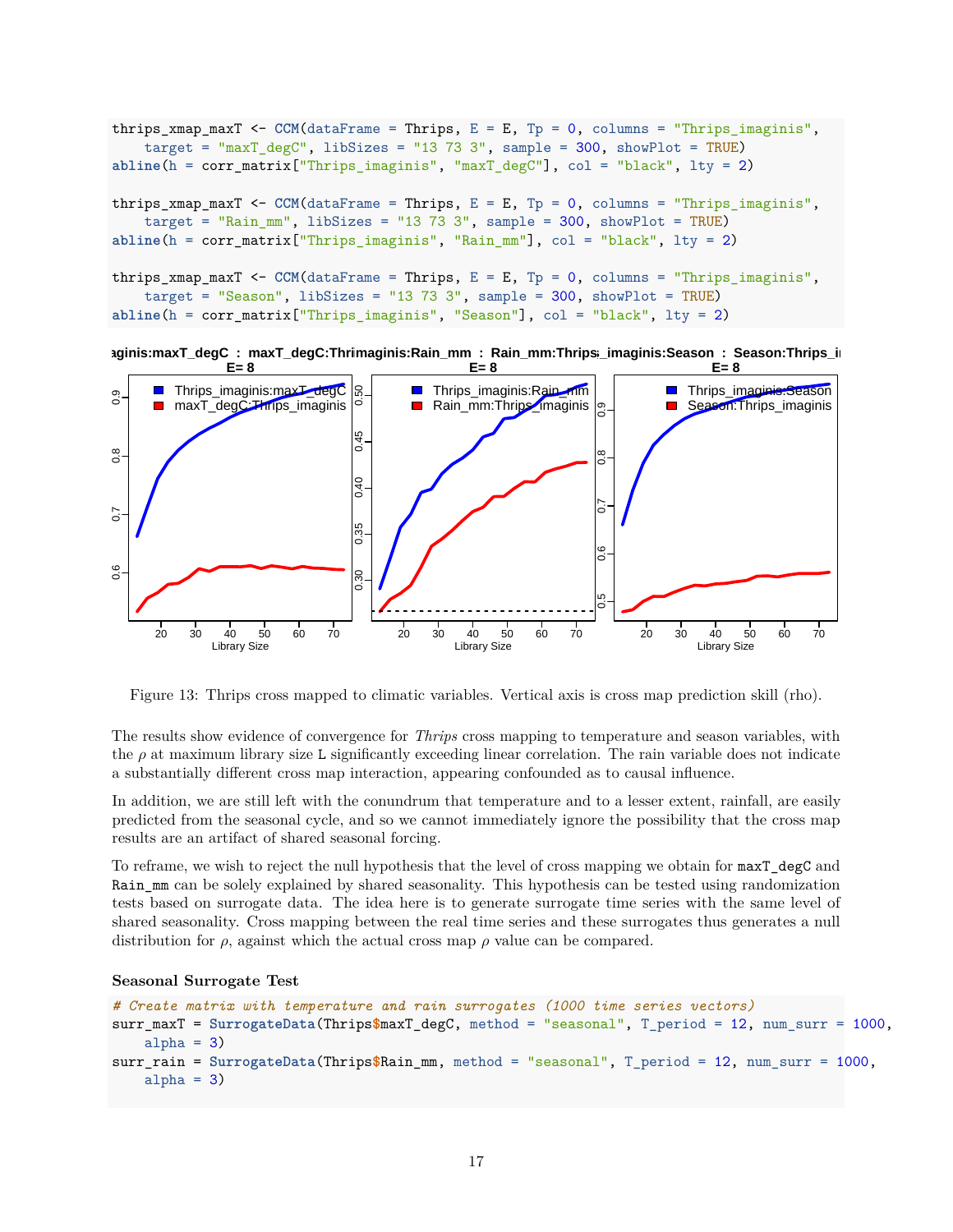```
# Rain cannot be negative
surr\_rain = apply(surr\_rain, 2, function(x) {
   i = \text{which}(x < 0)x[i] = 0x
})
# data.frame to hold CCM rho values between Thrips abundance and variable
rho surr \leq data.frame(\text{maxT} = \text{numeric}(1000)), Rain = \text{numeric}(1000))# data.frames with time, Thrips, and 1000 surrogate climate variables for CCM()
maxT_data = as.data.frame(cbind(seq(1:nrow(Thrips)), Thrips$Thrips_imaginis, surr_maxT))
names(maxT_data) = c("time", "Thrips_imaginis", paste("T", as.character(seq(1, 1000)),
    sep = "")rain_data = as.data.frame(cbind(seq(1:nrow(Thrips)), Thrips$Thrips_imaginis, surr_rain))
names(rain_data) = c("time", "Thrips_imaginis", paste("R", as.character(seq(1, 1000)),
   sep = "")# Cross mapping
for (i in 1:1000) {
   targetCol = paste("T", i, sep = "") # as in maxT_data
   ccm_out = CCM(dataFrame = maxT_data, E = E, TP = 0, columns = "Thrips_imaginis",target = targetCol, libSizes = "73 73 5", sample = 1)
   col = paste("Thrips_imaginis", ":", targetCol, sep = "")
   rho\_surr\maxT[i] = ccm_out[1, col]
}
for (i in 1:1000) {
   targetCol = paste("R", i, sep = "") # as in rain_data
    ccm_out = CCM(dataFrame = rain_data, E = E, Tp = 0, columns = "Thrips_imaginis",target = targetCol, libSizes = "73 73 5", sample = 1)
   col = paste("Thrips_imaginis", ":", targetCol, sep = "")
   rho_surr$Rain[i] = ccm_out[1, col]
}
```
We now have a null distribution, and can estimate a *p*-value for rejecting the null hypothesis of mutual seasonality.

1 **- ecdf**(rho\_surr**\$**maxT)(ccm\_matrix["maxT\_degC", "Thrips\_imaginis"])

## [1] 0

1 **- ecdf**(rho\_surr**\$**Rain)(ccm\_matrix["Rain\_mm", "Thrips\_imaginis"])

## [1] 0.044

In the case of temperature, the CCM influence we estimated (0.9225) is higher than the linear correlation (0.449), and is highly significant in relation to a surrogate null distribution. Regarding rainfall, the CCM influence (0.5126) is higher than the linear correlate (0.2668), but not significant at the 95th percentile of the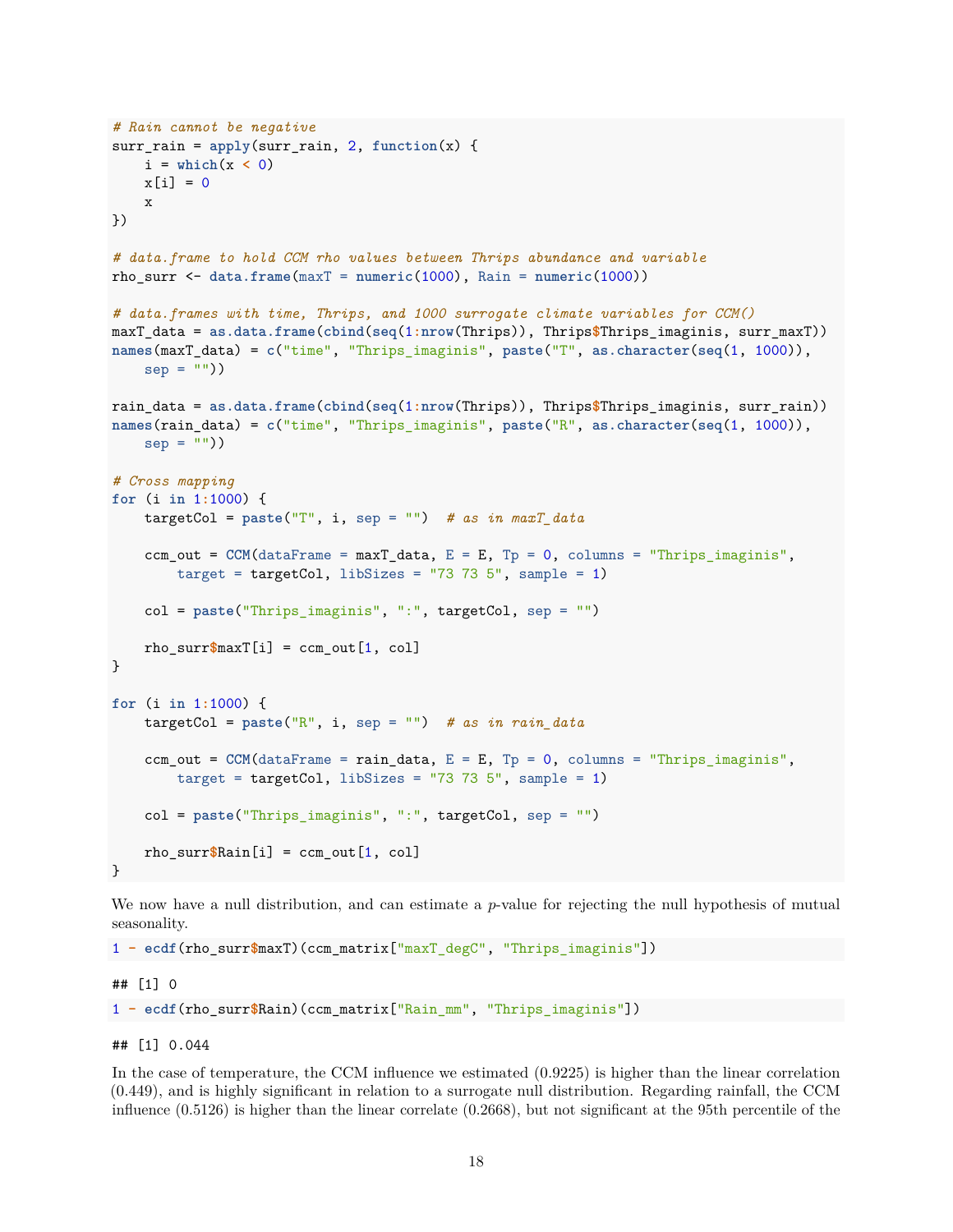surrogate null distribution. We note that the original Thrips data collections were at a much higher frequency than those available through the GPDD, and that monthly accumulated rainfall may be inadequate to resolve lifecycle influences on a species with a lifecycle of approximately one month. With more highly resolved data, it may well be possible to establish significance.

# **Package Core**

The **rEDM** package is implemented as a wrapper to the [cppEDM](#page-0-0) library. All EDM algorithms are executed in the core cppEDM library and interfaced through the [Rcpp](cran.r-project.org/web/packages/Rcpp/index.html) package.

## **Data Input**

Data can be input as an R data.frame, or read from a .csv file. In either case, the first column must define a time vector, and all columns are expected to be named. The time vector can be a string encoding a Date, or Datetime format. All subsequent columns are expected to be numeric.

## **S-Map coefficients and embedded data**

SMap() should be called with a DataFrame that has columns explicity corresponding to dimensions E. This means that if a multivariate data set is used, it should not be called with an embedding from Embed() since Embed() will add lagged coordinates for each variable. These extra columns will then not correspond to the intended dimensions in the matrix inversion and prediction reconstruction and subsequent S-map coefficients. In this case, use the embedded = TRUE parameter with the multivariate data so that columns selected correspond to the proper dimension.

## **Parameters**

| Parameter       | Description                                                                                                         |
|-----------------|---------------------------------------------------------------------------------------------------------------------|
| pathIn          | Filesystem path to input 'dataFile'. CSV format.                                                                    |
| dataFile        | CSV format data file name. The first column must be a time index or time values.                                    |
|                 | The first row must be column names.                                                                                 |
| dataFrame       | Input data frame. The first column must be a time index or time values.                                             |
|                 | The columns must be named.                                                                                          |
| pathOut         | Filesystem path for 'predict File' containing output predictions.                                                   |
| predictFile     | Observation and Prediction output file name. CSV format.                                                            |
| lib             | String with start and stop indices of input data rows used to create the library of observations.                   |
|                 | A single contiguous range is supported.                                                                             |
| pred            | String with start and stop indices of input data rows used for predictions.                                         |
|                 | A single contiguous range is supported.                                                                             |
| Ε               | Embedding dimension.                                                                                                |
| Tp              | Prediction horizon (number of time column rows).                                                                    |
| kmn             | Number of nearest neighbors. If $kmn=0$ ; knn is set to $E+1$ for $Simplex()$ ;                                     |
|                 | set to number of data rows for SMap().                                                                              |
| tau             | Lag of time delay embedding specified as number of time column rows.                                                |
| theta           | In Smap: S-Map neighbor localisation exponent. Single numeric.                                                      |
| theta           | In PredictNonlinear: A whitespace delimeted string with values of S-map localisation<br>parameters to be evaluated. |
| exclusionRadius | Excludes vectors from the search space of nearest neighbors if their relative                                       |
|                 | time index is within exclusion Radius.                                                                              |
| columns         | String of whitespace separated column name(s) in the input data used to create the library.                         |

Since **rEDM** is a wrapper for the [cppEDM](#page-0-0) library, parameters largely correspond to function parameters of [cppEDM](#page-0-0). Primary parameters are tabulated here.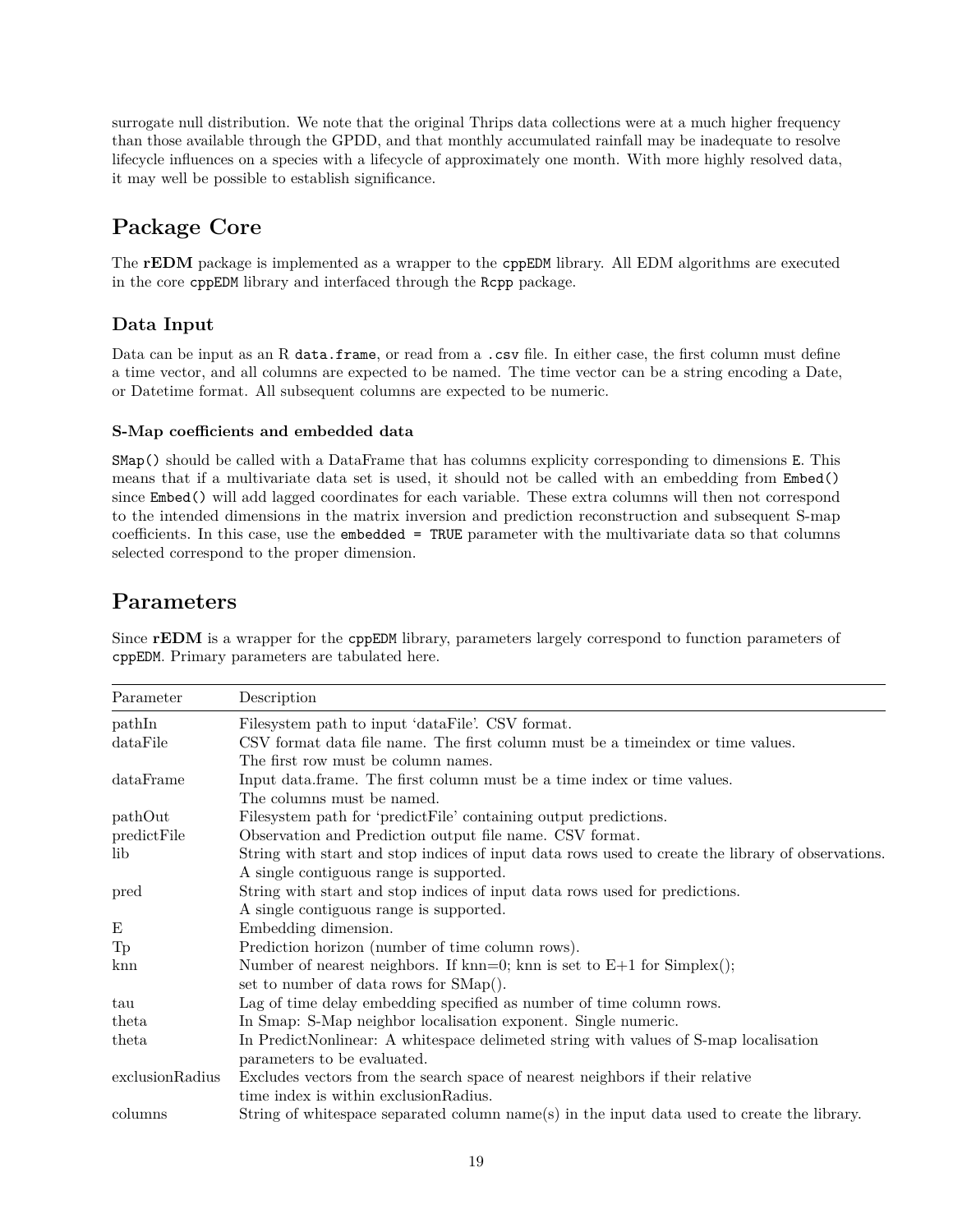| Parameter   | Description                                                                              |
|-------------|------------------------------------------------------------------------------------------|
| target      | String of column name in the input data used for prediction.                             |
| smapFile    | Output file containing S-map coefficients.                                               |
| embedded    | Logical specifying if the input data are embedded.                                       |
| libSizes    | String of 3 whitespace separated integer values specifying the inital library size;      |
|             | the final library size; and the library size increment for CCM.                          |
| sample      | Integer specifying the number of random samples to draw at each library size             |
|             | evaluation for CCM.                                                                      |
| random      | Logical to specify random ('TRUE') or sequential library sampling in CCM.                |
| replacement | Logical to specify sampling with replacement in CCM.                                     |
| seed        | Integer specifying the random sampler seed in CCM. If 'seed=0'                           |
|             | then a random seed is generated.                                                         |
| multiview   | Number of multiview ensembles to average for the final prediction estimate in Multiview. |
| maxE        | Maximum value of E to evalulate in EmbedDimension.                                       |
| maxTp       | Maximum value of Tp to evalulate in PredictInterval.                                     |
| numThreads  | Number of parallel threads for computation in EmbedDimension;                            |
|             | PredictInterval and PredictNonlinear.                                                    |
| verbose     | Logical to produce additional console reporting.                                         |
| const_pred  | Logical to add a <i>constant predictor</i> column to the output                          |
|             | The constant predictor is $X(t+1) = X(t)$ .                                              |
| showPlot    | Logical to plot results.                                                                 |

## **Acknowledgements**

**rEDM** is an evolving implementation of EDM code. Previous versions were developed by George Sugihara, Alan Trombla, Richard Penner, Victor Wong, Martin Casdagli, Jerome Cartagena, Mohsen Azarbayejani, Ava Pierce, Jennifer Trezzo, and Hao Ye.

## **References**

Casdagli, Eubank, Farmer, and Gibson. 1991. "State Space Reconstruction in the Presence of Noise." *Physica D: Nonlinear Phenomena* 51 (1-3): 52–98.

Davidson, and Andrewartha. 1948a. "Annual Trends in a Natural Population of *Thrips Imaginis* (Thysanoptera)." *Journal of Animal Ecology* 17: 193–99.

———. 1948b. "The Influence of Rainfall, Evaporation and Atmospheric Temperature on Fluctuations in the Size of a Natural Population of *Thrips Imaginis* (Thysanoptera)." *Journal of Animal Ecology* 17: 200–222.

Deyle, May, Munch, and Sugihara. 2016. "Tracking and Forecasting Ecosystem Interactions in Real Time." *Proceedings of the Royal Society of London B* 283.

Deyle, and Sugihara. 2011. "Generalized Theorems for Nonlinear State Space Reconstruction." *PLoS ONE* 6: e18295.

Dixon, Milicich, and Sugihara. 1999. "Episodic Fluctuations in Larval Supply." *Science* 283: 1528–30.

Lorenz. 1963. "Deterministic Nonperiodic Flow." *Journal of the Atmospheric Sciences* 20 (2): 130–41.

———. 1996. "Predictability – a Problem Partly Solved." *ECMWF Seminar on Predictability* I.

Moran. 1953. "The Statistical Analysis of the Canadian Lynx Cycle Ii. Synchronization and Meteorology." *Australian Journal of Zoology*, 291–98.

NERC Centre for Population Biology, Imperial College. 2010. "The Global Population Dynamics Database Version 2."